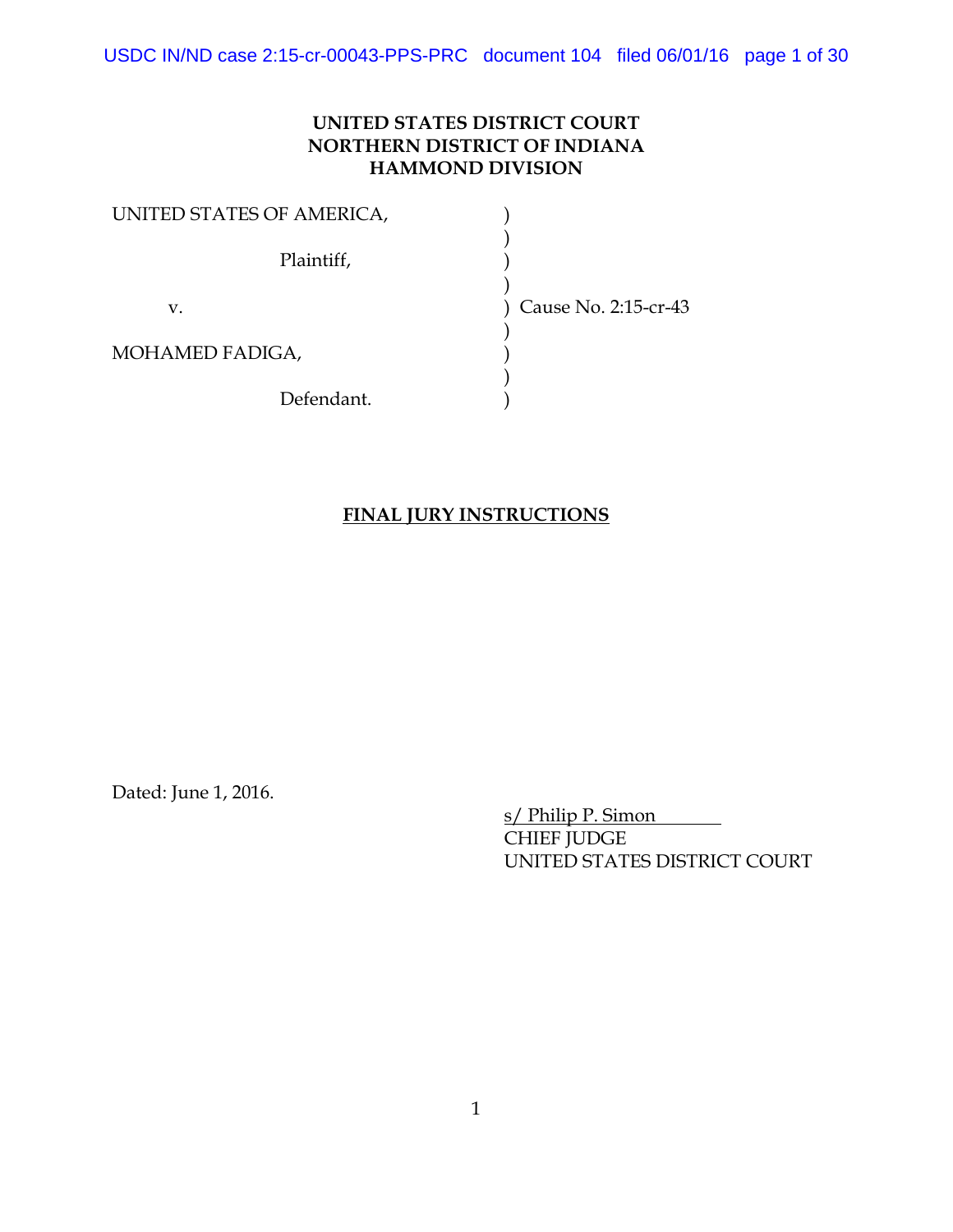Members of the jury, I will now instruct you on the law that you must follow in deciding this case. You must follow all of my instructions about the law, even if you disagree with them. This includes the instructions I gave you before the trial, any instructions I gave you during the trial, and the instructions I am giving you now.

As jurors, you have two duties. Your first duty is to decide the facts from the evidence that you saw and heard here in court. This is your job, not my job or anyone else's job.

Your second duty is to take the law as I give it to you, apply it to the facts, and decide if the government has proved Mr. Fadiga guilty beyond a reasonable doubt.

You must perform these duties fairly and impartially. Do not let sympathy, prejudice, fear, or public opinion influence you.

You must not take anything I said or did during the trial as indicating that I have an opinion about the evidence or about what I think your verdict should be.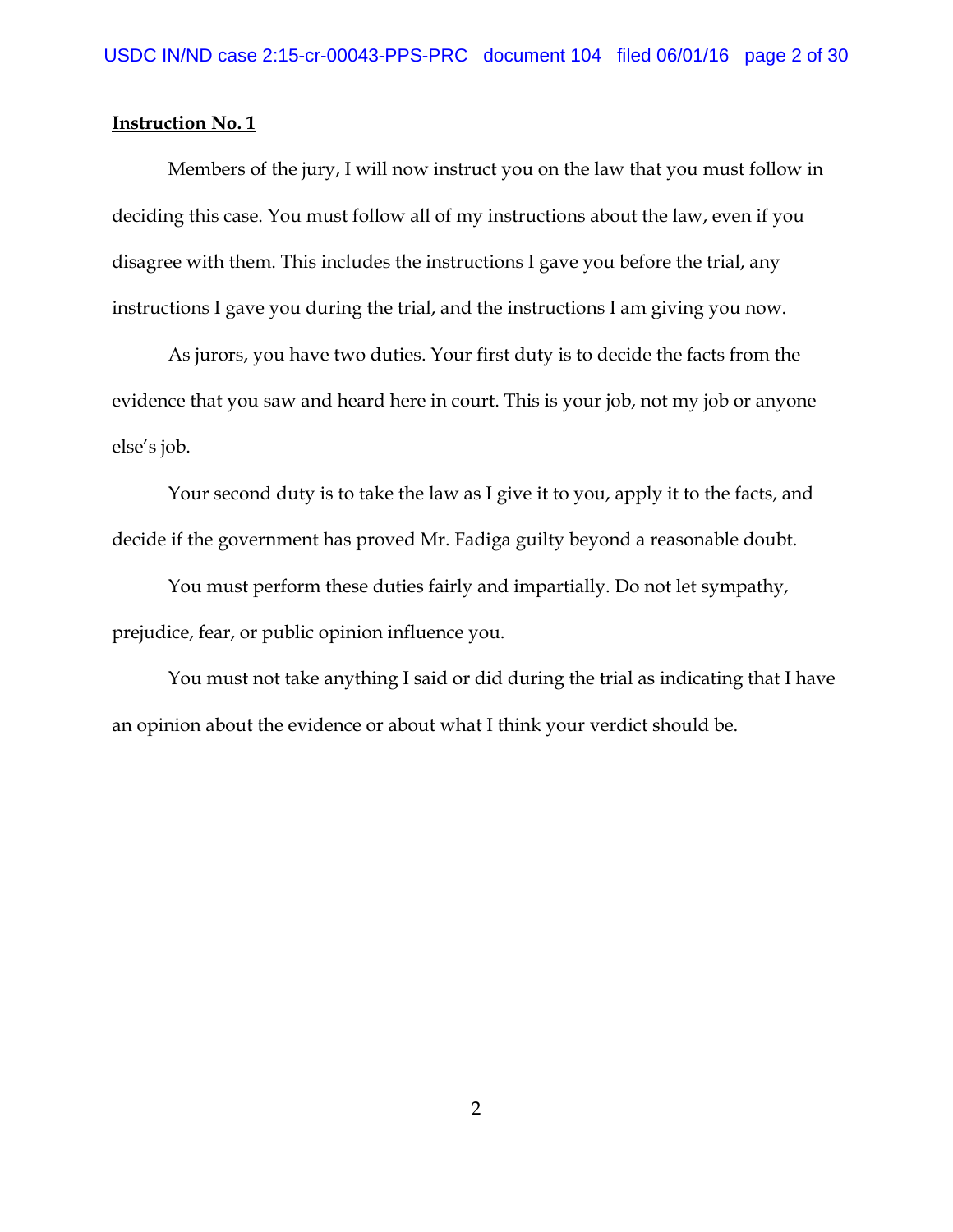The charge against Mr. Fadiga is in a document called an indictment. You will have a copy of the indictment during your deliberations.

The indictment charges Mr. Fadiga with knowingly and with intent to defraud, possessing at least fifteen counterfeit or unauthorized access devices, in a manner affecting interstate commerce.

Mr. Fadiga has pled not guilty to the charge. The indictment is simply the formal way of telling Mr. Fadiga what crime he is accused of committing. It is not evidence that Mr. Fadiga is guilty. It does not even raise a suspicion of guilt.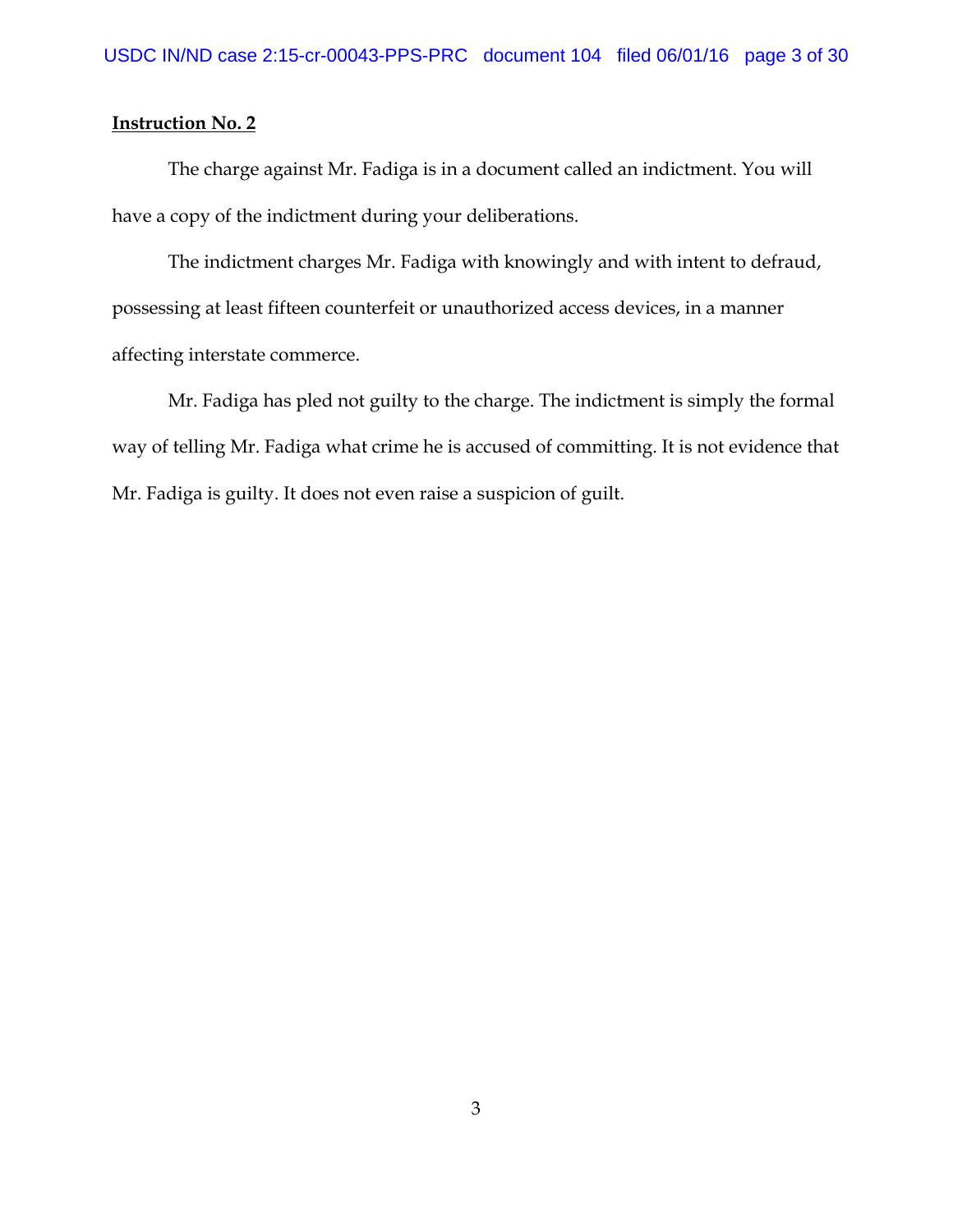Mr. Fadiga is presumed innocent of the charge. This presumption continues throughout the case, including during your deliberations. It is not overcome unless, from all the evidence in the case, you are convinced beyond a reasonable doubt that Mr. Fadiga is guilty as charged.

The government has the burden of proving Mr. Fadiga's guilt beyond a reasonable doubt. This burden of proof stays with the government throughout the case.

The defendant is never required to prove his innocence. He is not required to produce any evidence at all.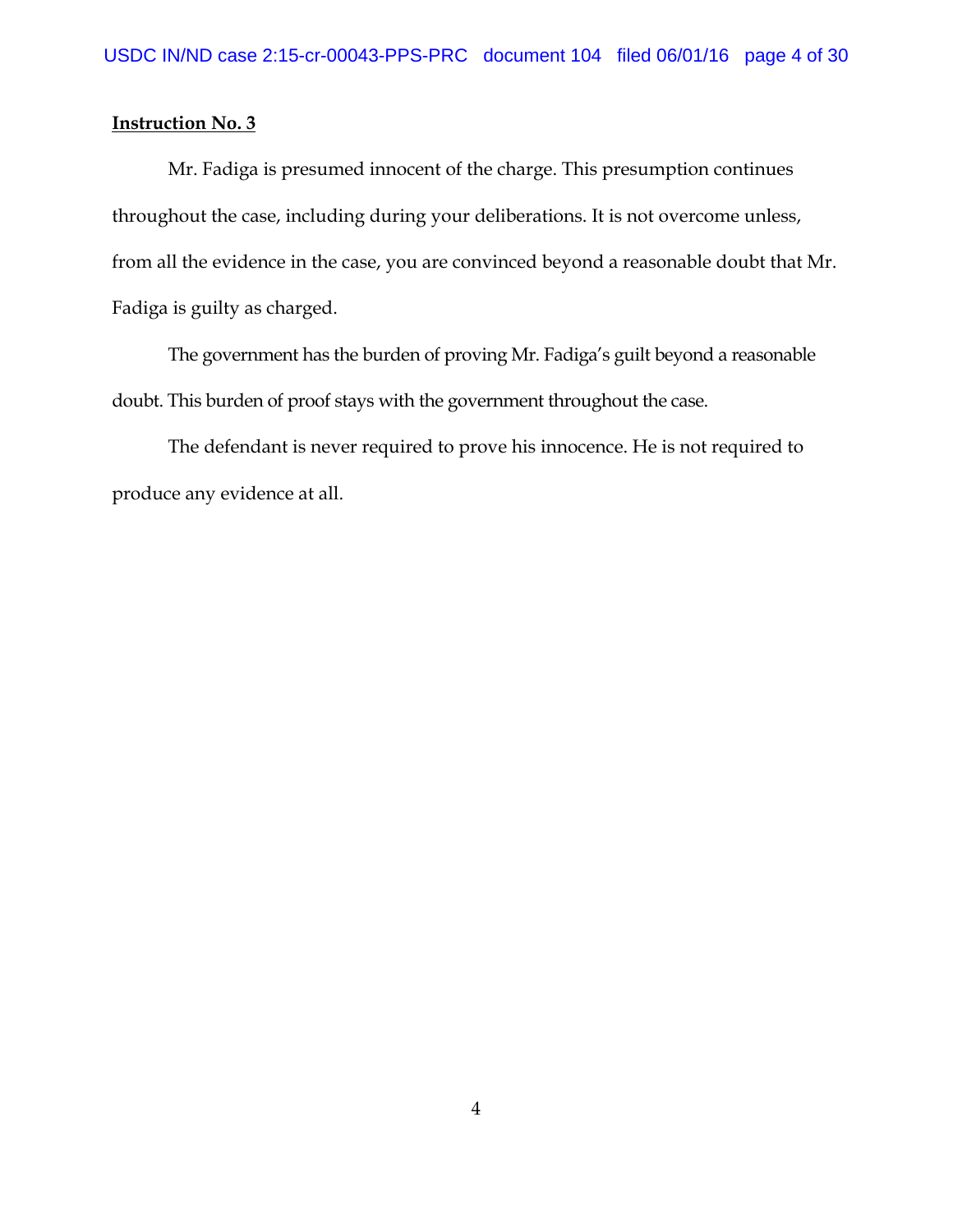You must make your decision based only on the evidence that you saw and heard here in court. Do not consider anything you may have seen or heard outside of court, including anything from the newspaper, television, radio, the internet, or any other source.

The evidence includes only what the witnesses said when they were testifying under oath, the exhibits that I allowed into evidence, and the stipulations that the lawyers agreed to. A stipulation is an agreement that certain facts are true or that a witness would have given certain testimony.

Nothing else is evidence. The lawyers' statements and arguments are not evidence. If what a lawyer said is different from the evidence as you remember it, the evidence is what counts. The lawyers' questions and objections likewise are not evidence.

A lawyer has a duty to object if he thinks a question is improper. If I sustained objections to questions the lawyers asked, you must not speculate on what the answers might have been.

If, during the trial, I struck testimony or exhibits from the record, or told you to disregard something, you must not consider it.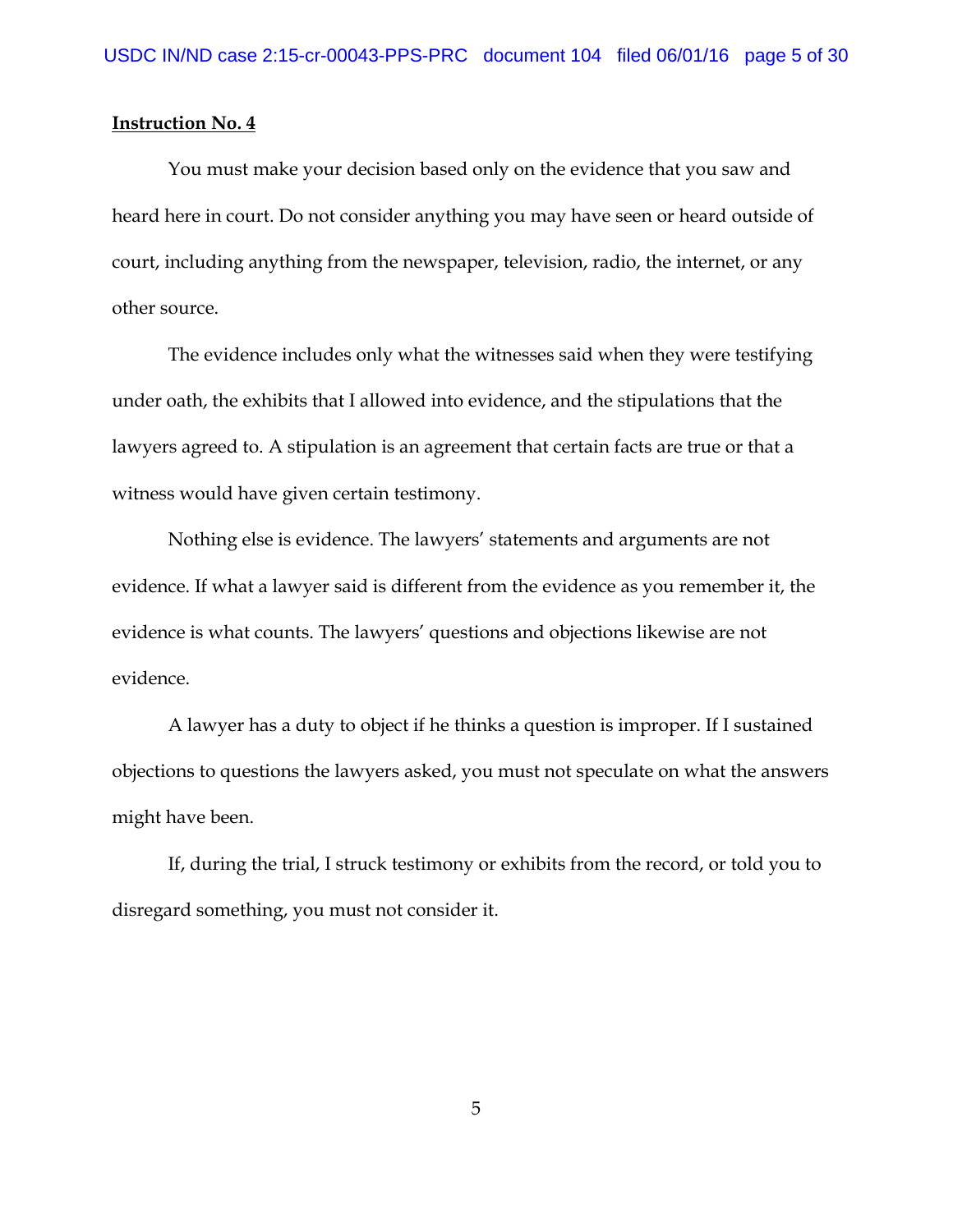Give the evidence whatever weight you decide it deserves. Use your common sense in weighing the evidence, and consider the evidence in light of your own everyday experience.

People sometimes look at one fact and conclude from it that another fact exists. This is called an inference. You are allowed to make reasonable inferences, so long as they are based on the evidence.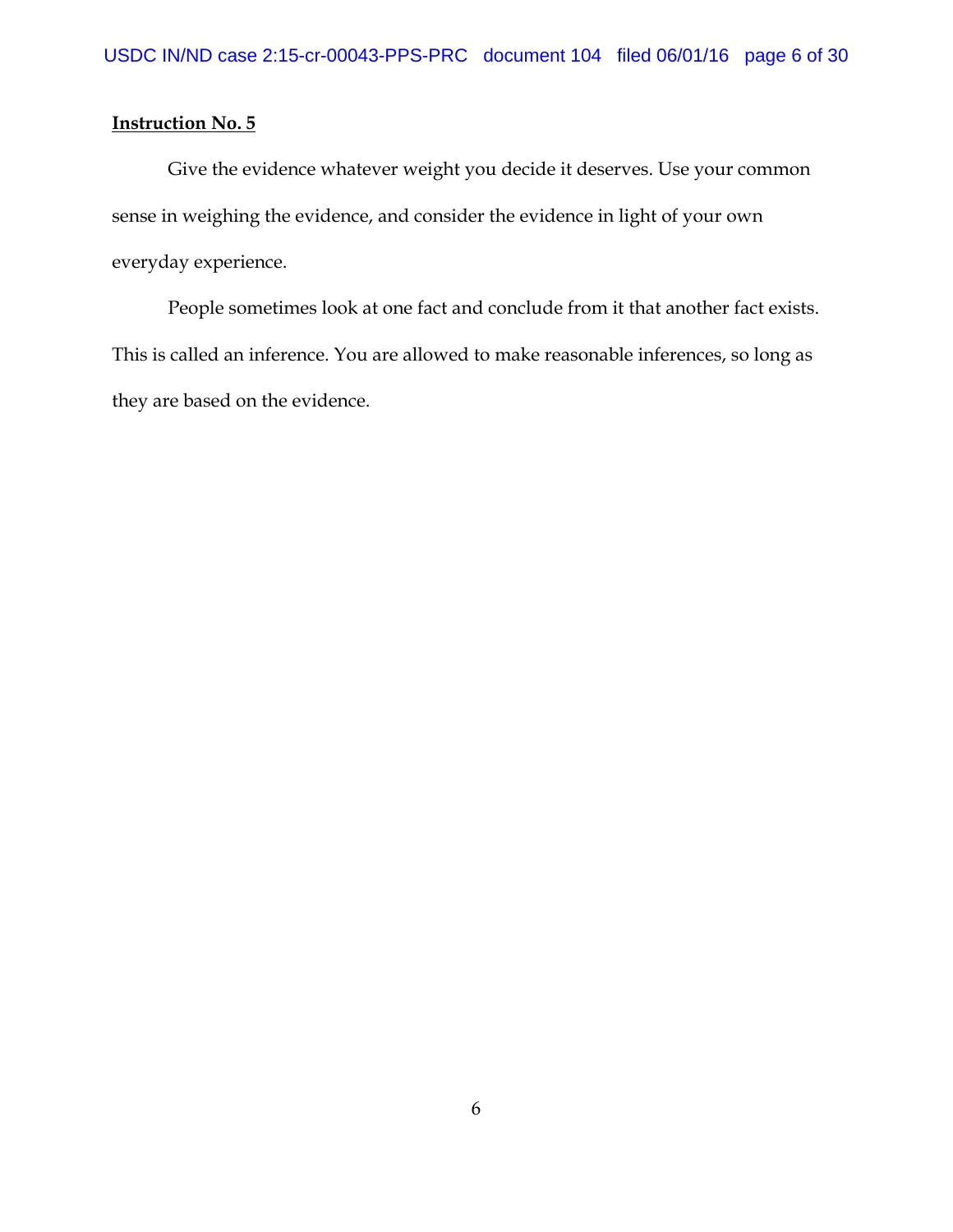You may have heard the terms "direct evidence" and "circumstantial evidence." Direct evidence is evidence that directly proves a fact. Circumstantial evidence is evidence that indirectly proves a fact.

You are to consider both direct and circumstantial evidence. The law does not say that one is better than the other. It is up to you to decide how much weight to give to any evidence, whether direct or circumstantial.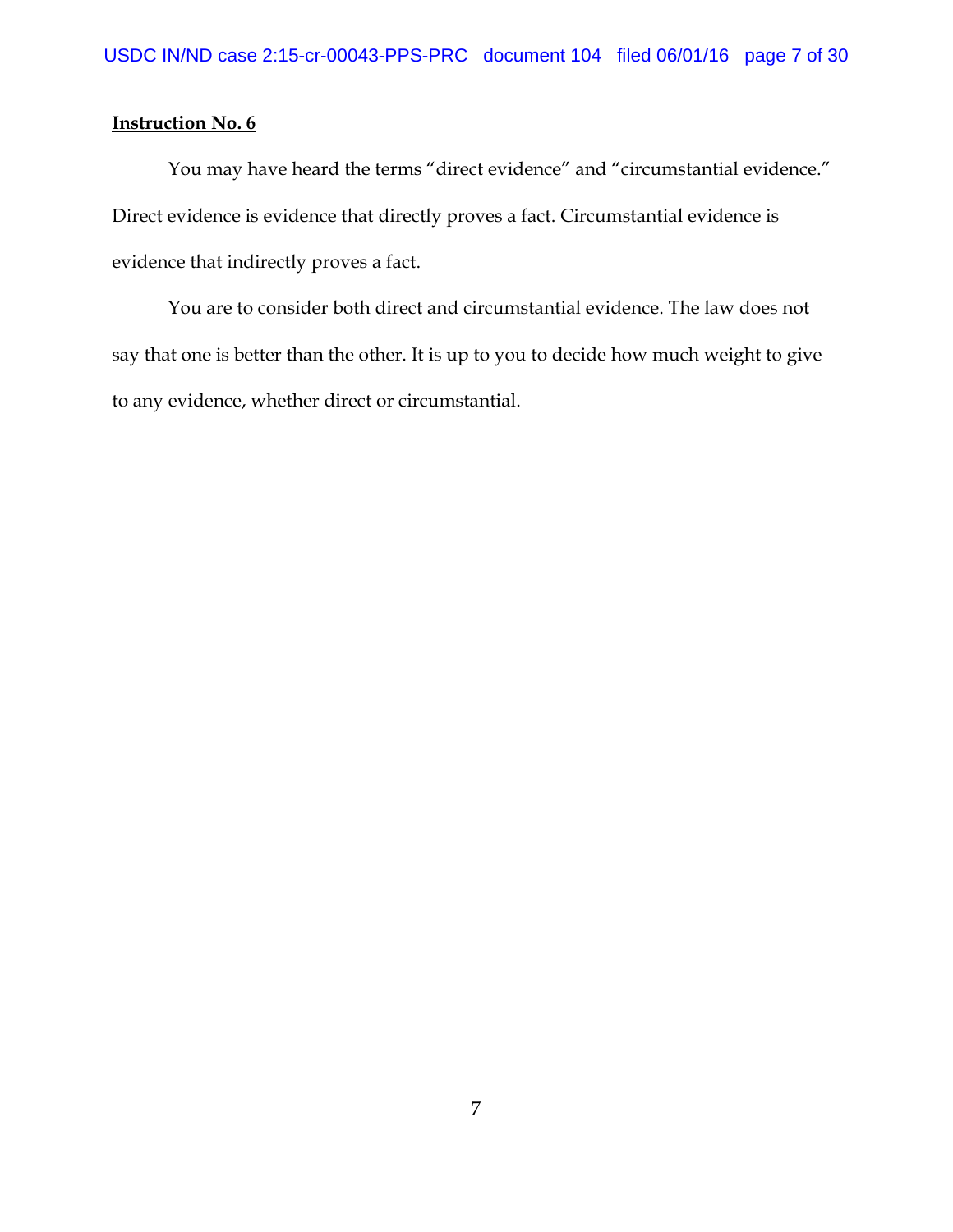Do not make any decisions simply by counting the number of witnesses who testified about a certain point.

You may find the testimony of one witness or a few witnesses more persuasive than the testimony of a larger number. You need not accept the testimony of the larger number of witnesses.

What is important is how truthful and accurate the witnesses were and how much weight you think their testimony deserves.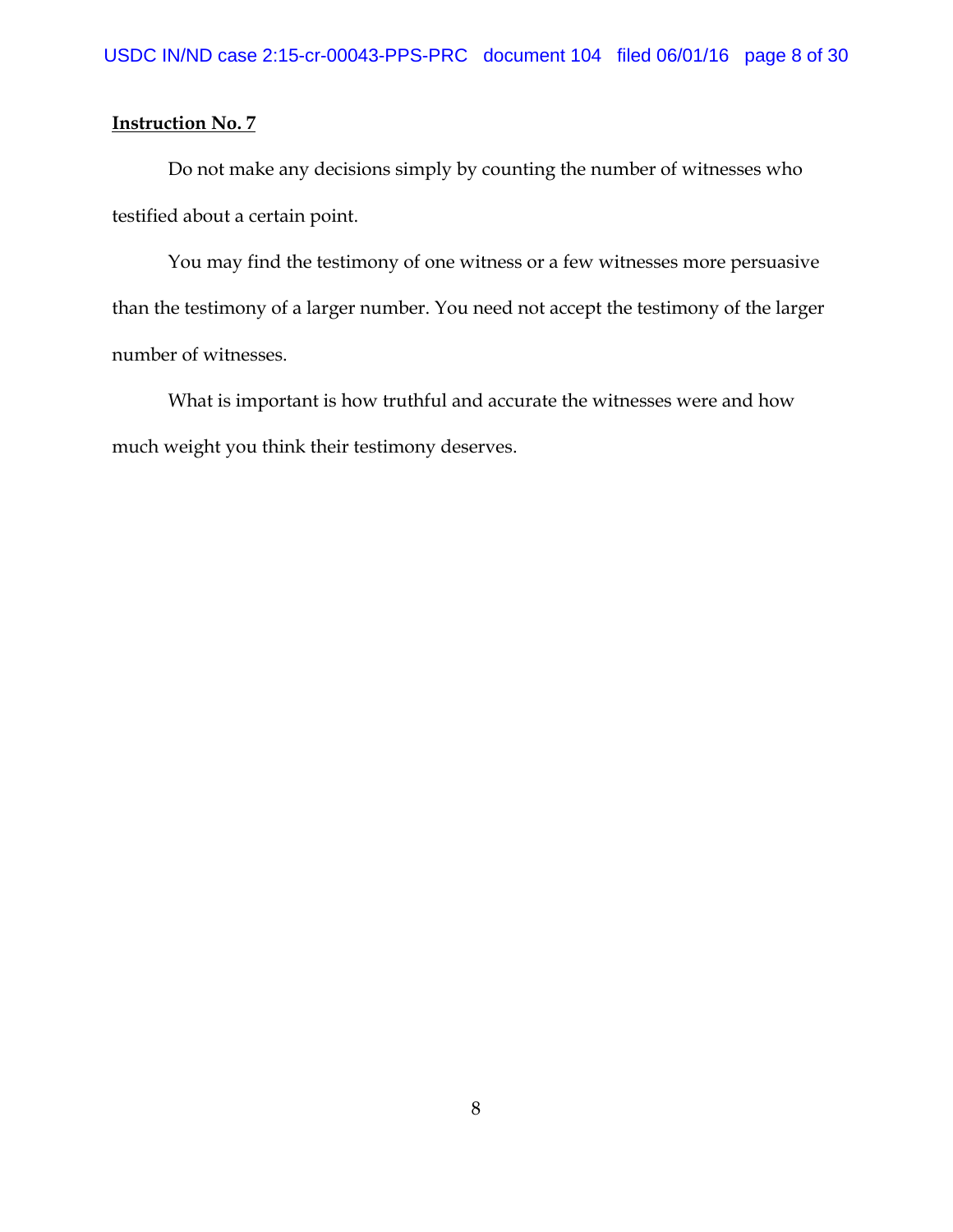A defendant has an absolute right not to testify or present evidence. You may not consider in any way the fact that Mr. Fadiga did not testify or present evidence. You should not even discuss it in your deliberations.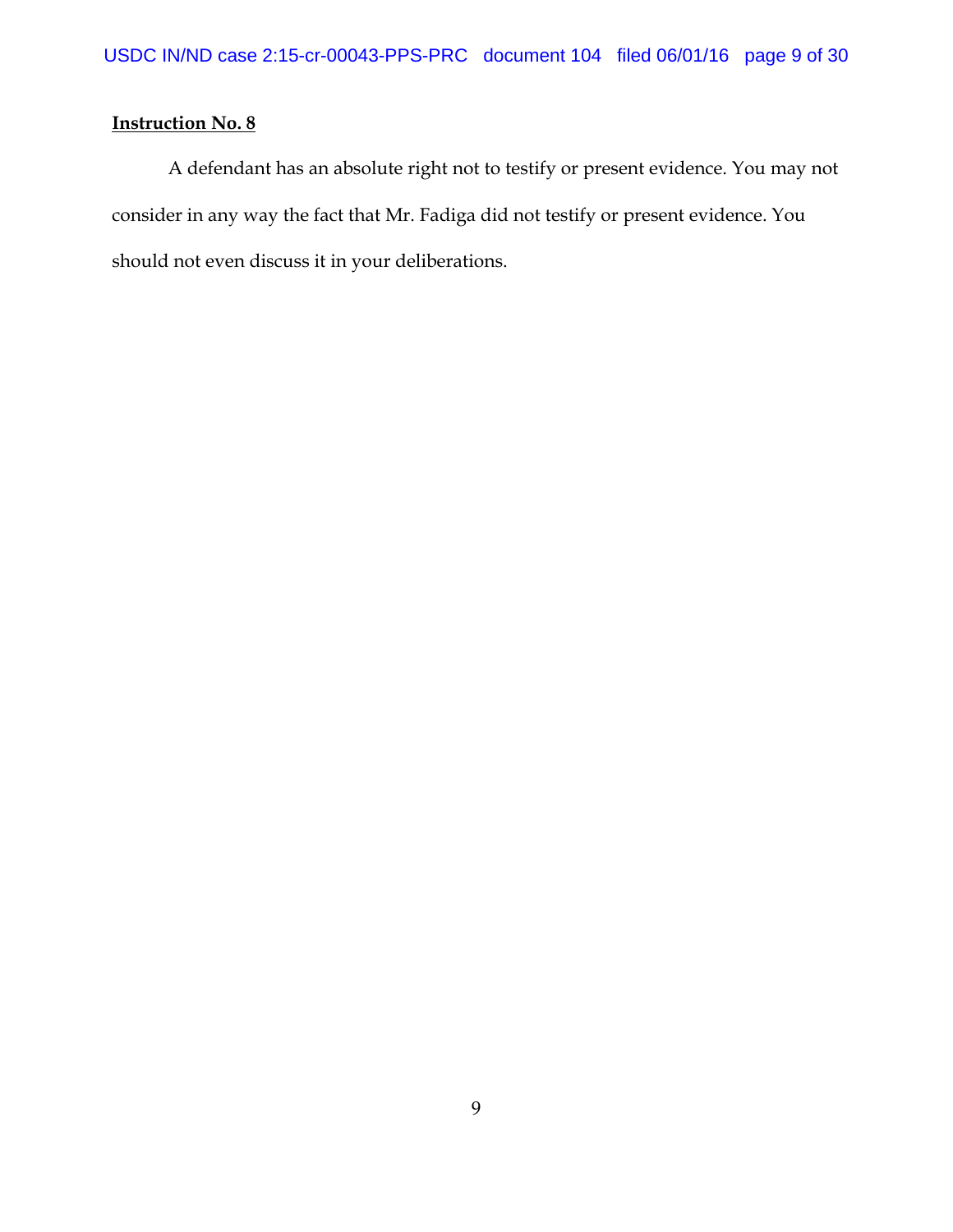Part of your job as jurors is to decide how believable each witness was, and how much weight to give each witness' testimony. You may accept all of what a witness says, or part of it, or none of it.

Some factors you may consider include:

-the intelligence of the witness;

-the witness' ability and opportunity to see, hear, or know the things the

witness testified about;

-the witness' memory;

-the witness' demeanor;

-whether the witness had any bias, prejudice, or other reason to lie or slant the testimony;

-the truthfulness and accuracy of the witness' testimony in light of the other

evidence presented; and

-inconsistent statements or conduct by the witness.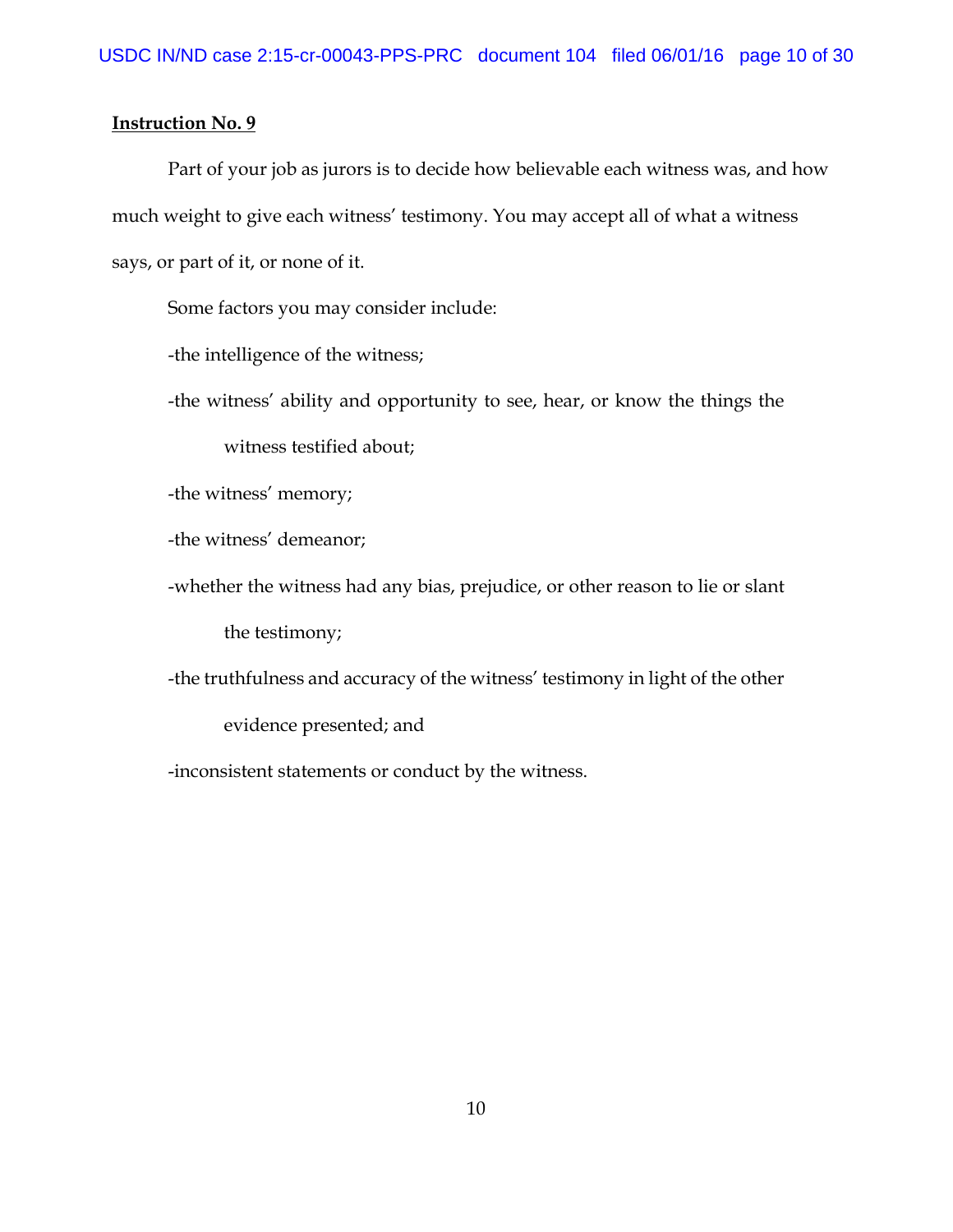USDC IN/ND case 2:15-cr-00043-PPS-PRC document 104 filed 06/01/16 page 11 of 30

# **Instruction No. 10**

It is proper for an attorney to interview any witness in preparation for trial.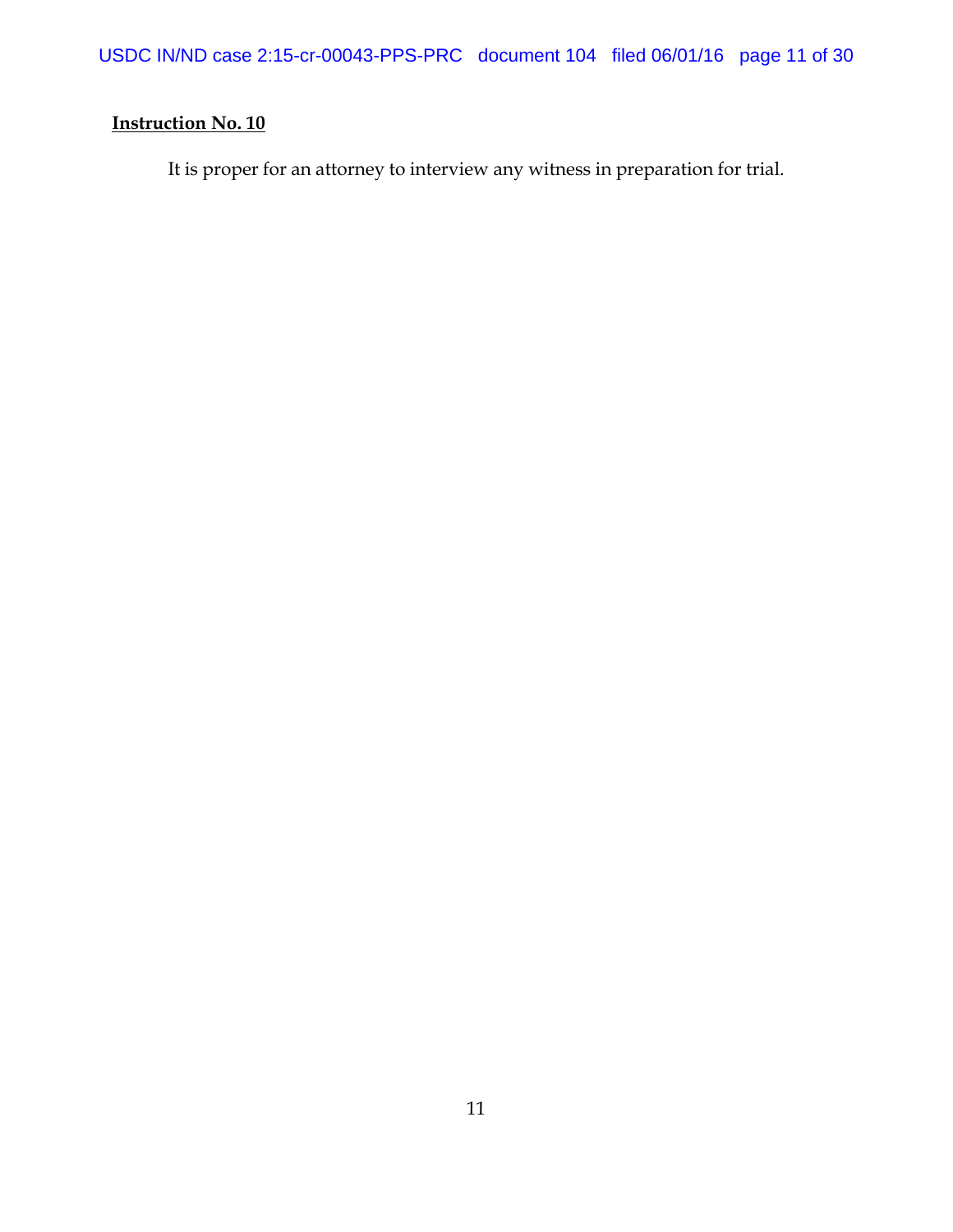You have heard evidence that before the trial, witnesses made statements that may be inconsistent with testimony here in court. You may consider an inconsistent statement made before trial only to help you decide how believable the witnesses' testimony was here in court. If an earlier statement was made under oath, then you can also consider the earlier statement as evidence of the truth of whatever the witness said in the earlier statement.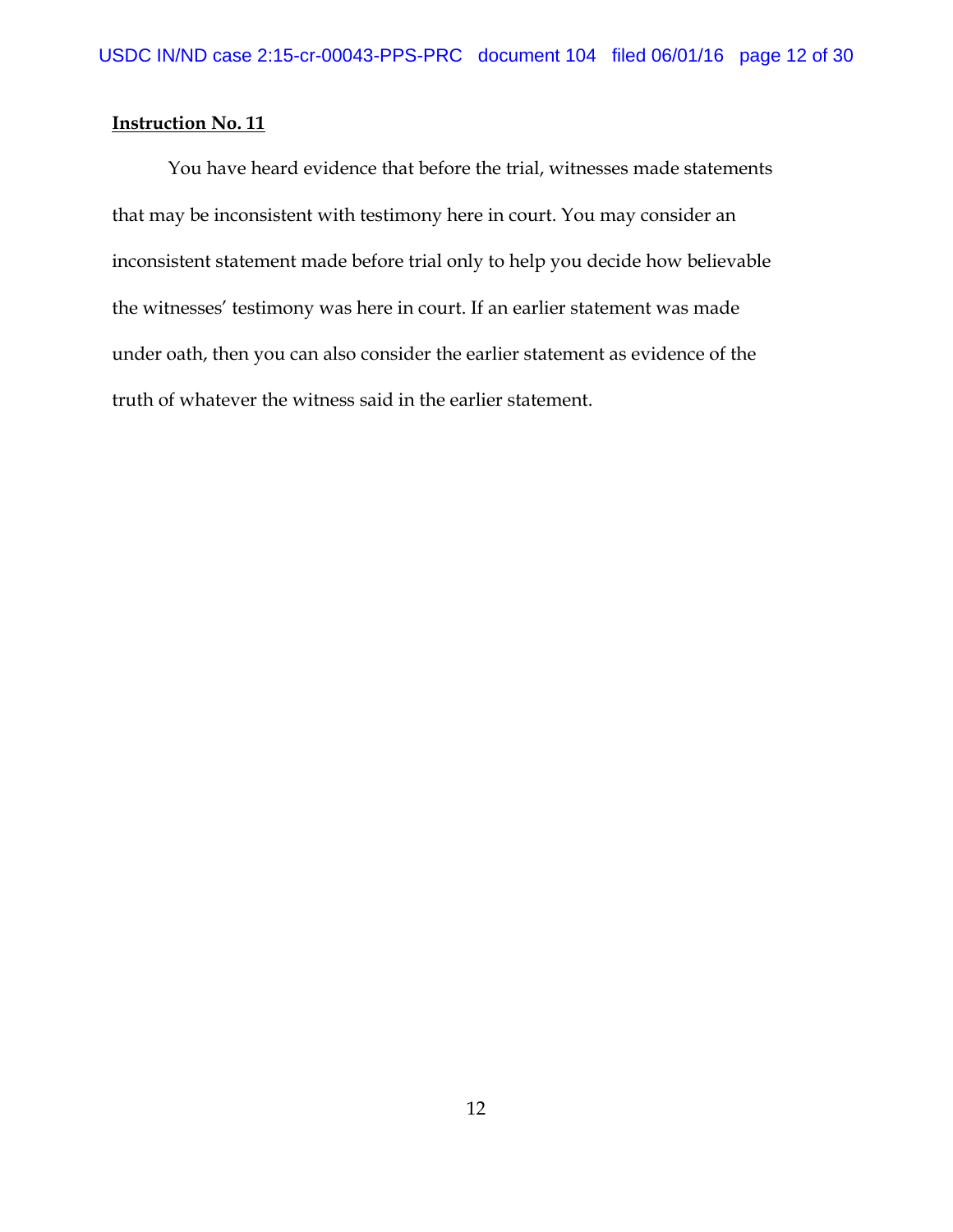You have heard testimony that Mr. Fadiga made statements to Officer Kenneth Williams and others. You must decide whether Mr. Fadiga actually made the statements and, if so, how much weight to give the statements. In making these decisions, you should consider all of the evidence, including Mr. Fadiga's personal characteristics and the circumstances under which the statements may have been made.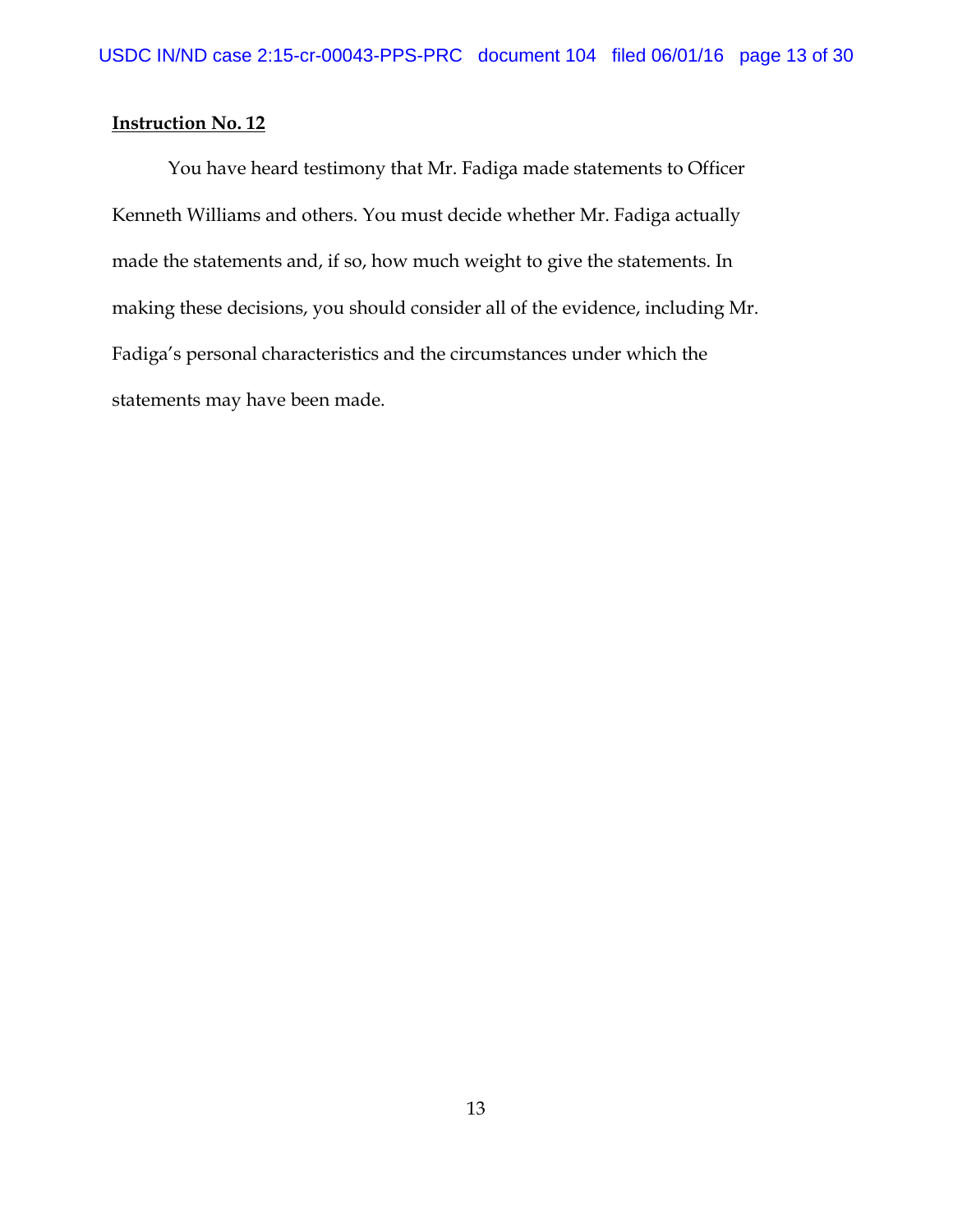Certain summaries were admitted in evidence. You may use those

summaries as evidence.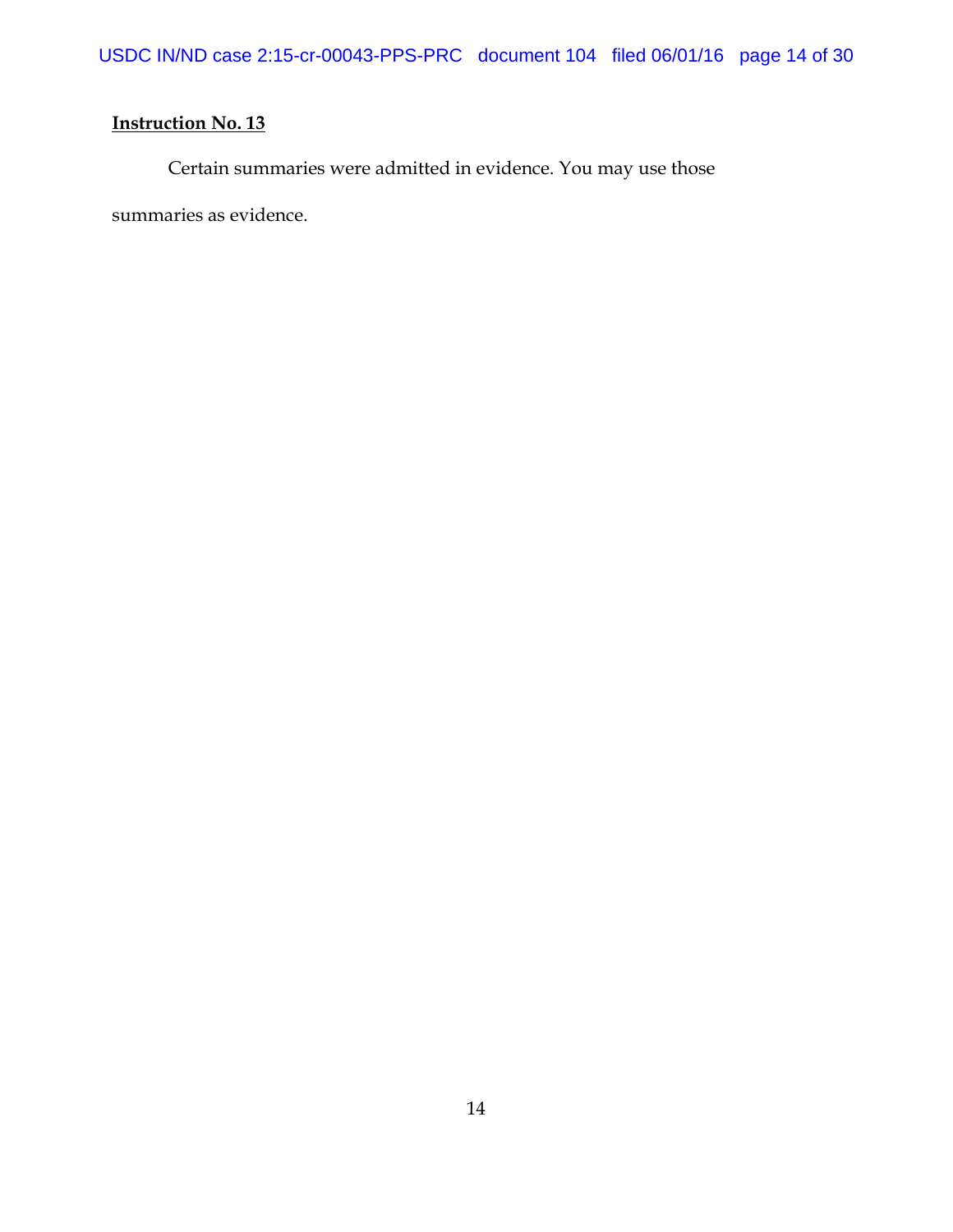Certain summaries and charts were shown to you to help explain other evidence that was admitted. These summaries and charts are not themselves evidence or proof of any facts, so you will not have these particular summaries and charts during your deliberations.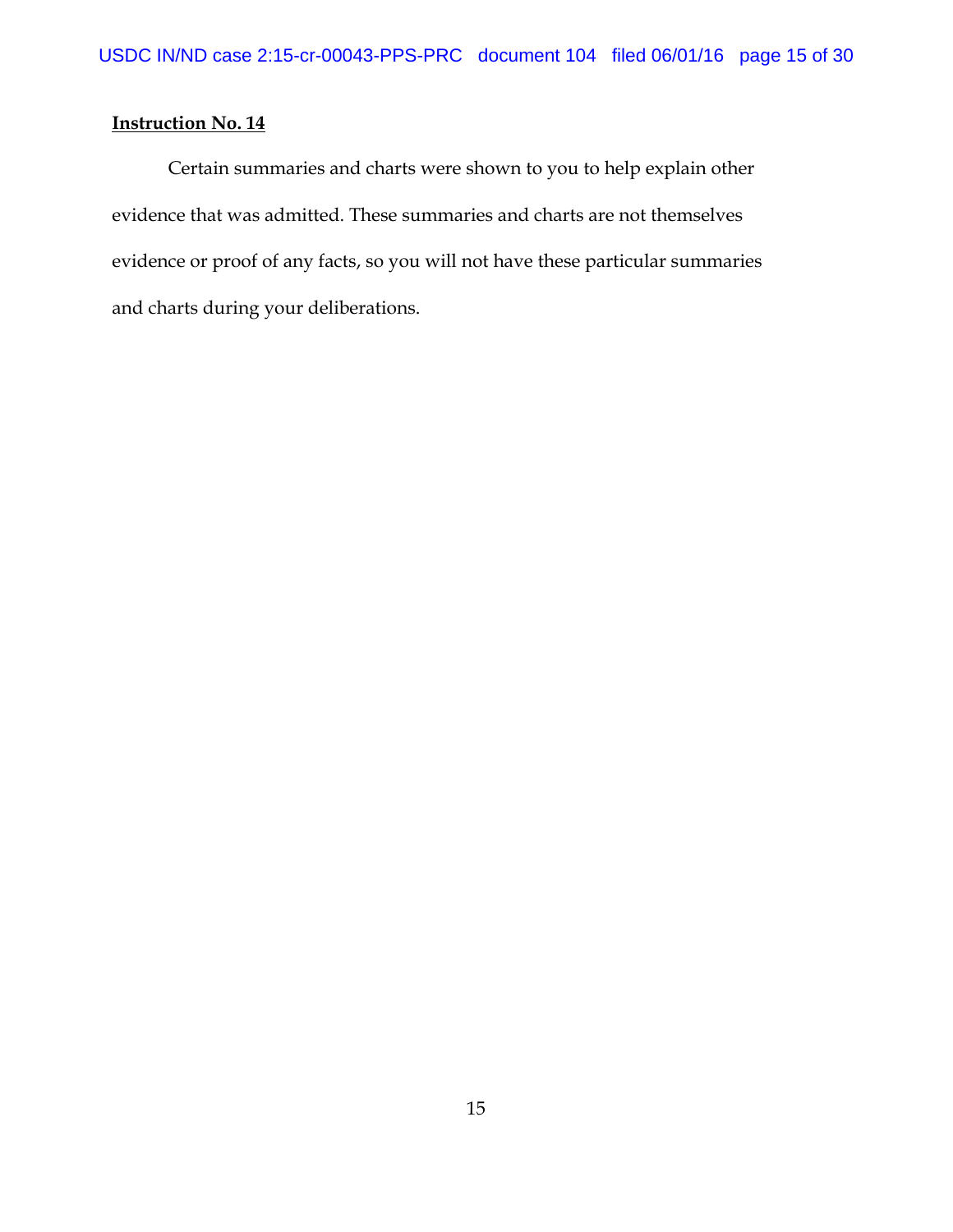If you have taken notes during the trial, you may use them during deliberations to help you remember what happened during the trial. You should use your notes only as aids to your memory. The notes are not evidence. All of you should rely on your independent recollection of the evidence, and you should not be unduly influenced by the notes of other jurors. Notes are not entitled to any more weight than the memory or impressions of each juror.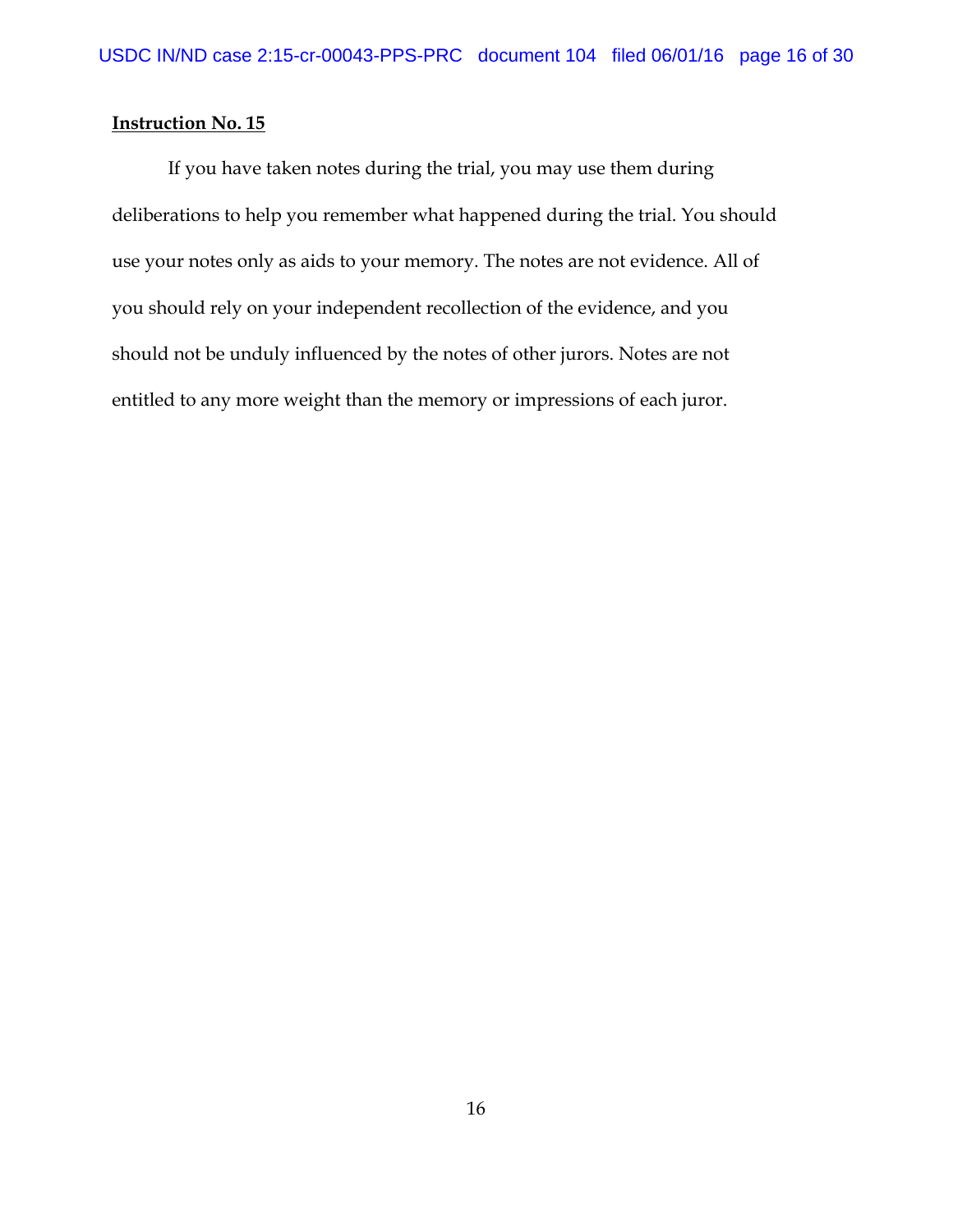The indictment charges that the crime happened "on or about" March 17, 2015. The government must prove that the crime happened reasonably close to that date. The government is not required to prove that the crime happened on the exact date.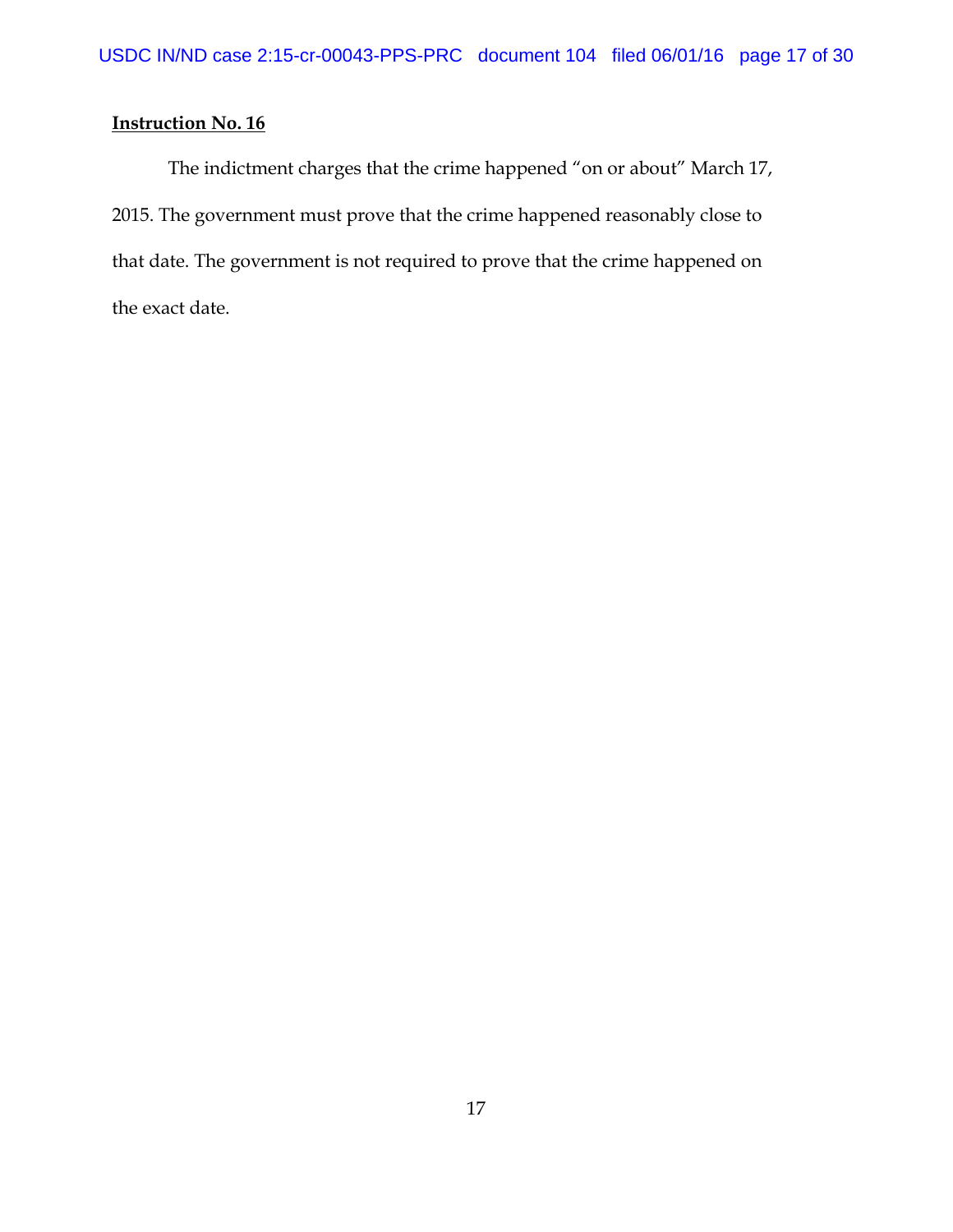In deciding your verdict, you should not consider the possible punishment for Mr. Fadiga. If you decide that the government has proved Mr. Fadiga guilty beyond a reasonable doubt, then it will be my job to decide on the appropriate punishment.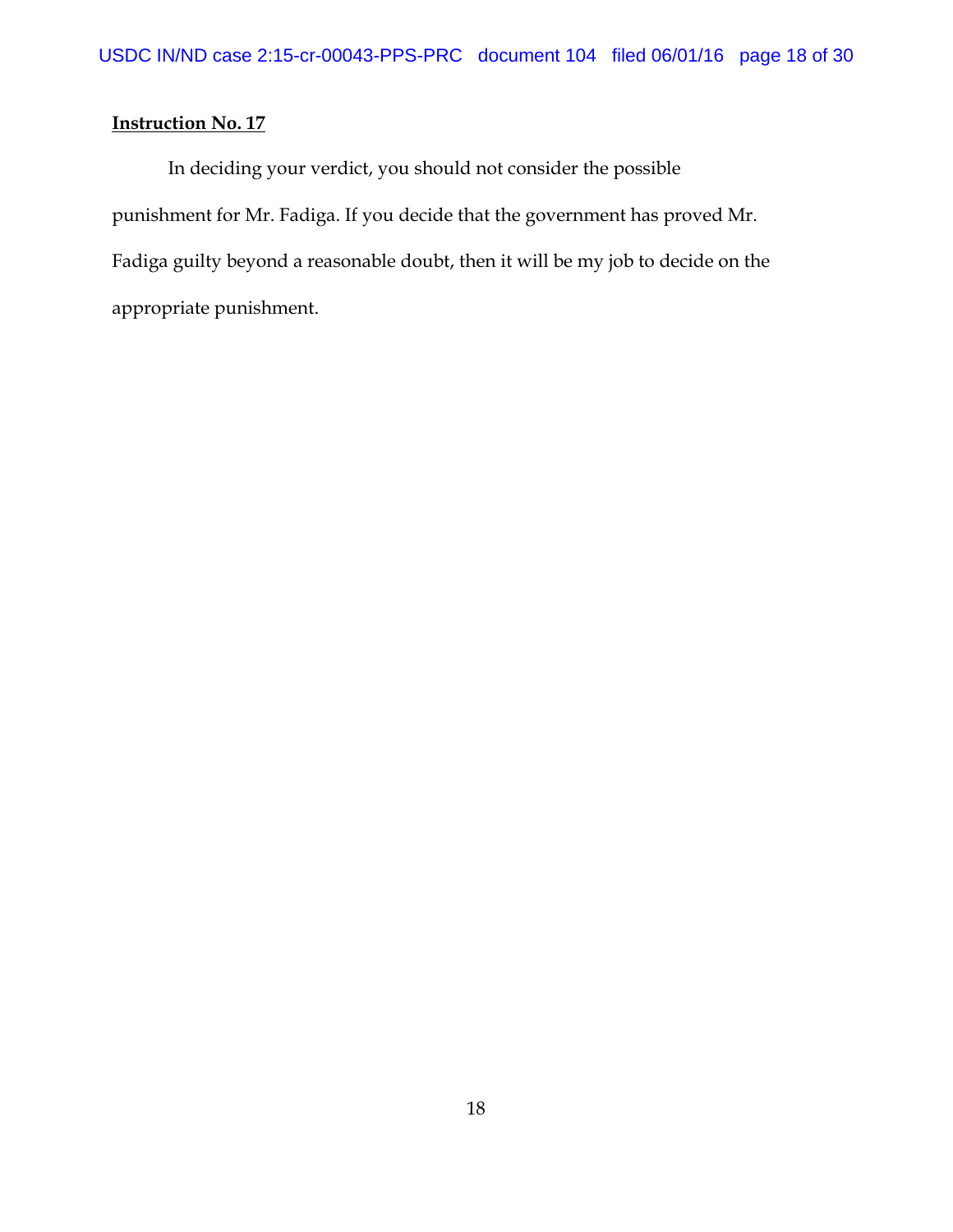The indictment charges Mr. Fadiga with possession of multiple access devices with intent to defraud. In order for you to find Mr. Fadiga guilty of this charge, the government must prove each of the four following elements beyond a reasonable doubt:

- 1. Mr. Fadiga knowingly possessed fifteen or more access devices; and
- 2. Those access devices were counterfeit or unauthorized; and
- 3. Mr. Fadiga possessed those access devices with the intent to defraud; and
- 4. Mr. Fadiga's conduct affected interstate commerce.

If you find from your consideration of all the evidence that the government has proved each of these elements beyond a reasonable doubt, then you should find Mr. Fadiga guilty.

If, on the other hand, you find from your consideration of all the evidence that the government has failed to prove any one of these elements beyond a reasonable doubt, then you should find Mr. Fadiga not guilty.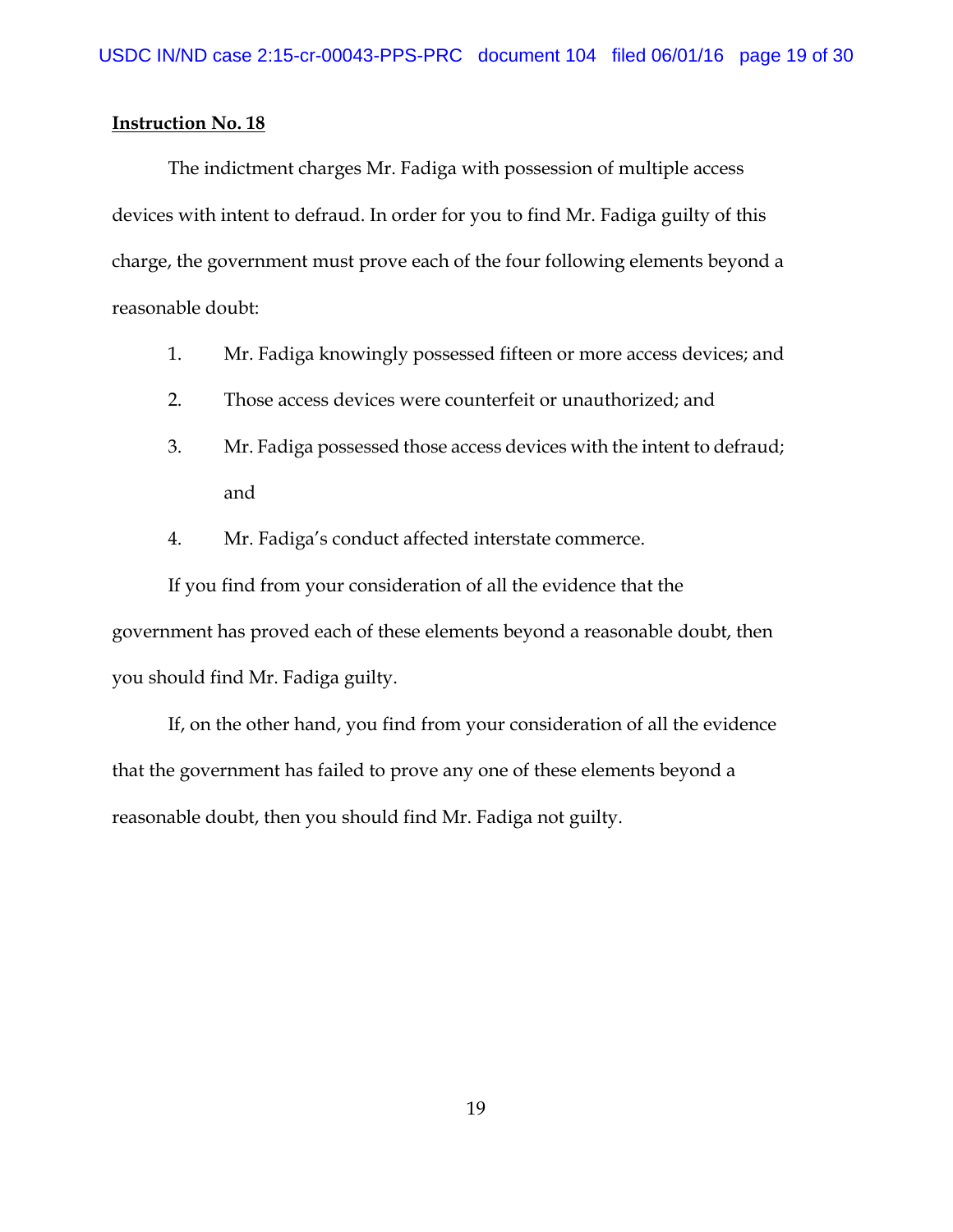A person acts with intent to defraud if he acts knowingly with the intent to deceive or cheat the victim in order to cause a gain of money or property to the defendant or another or the potential loss of money or property to another.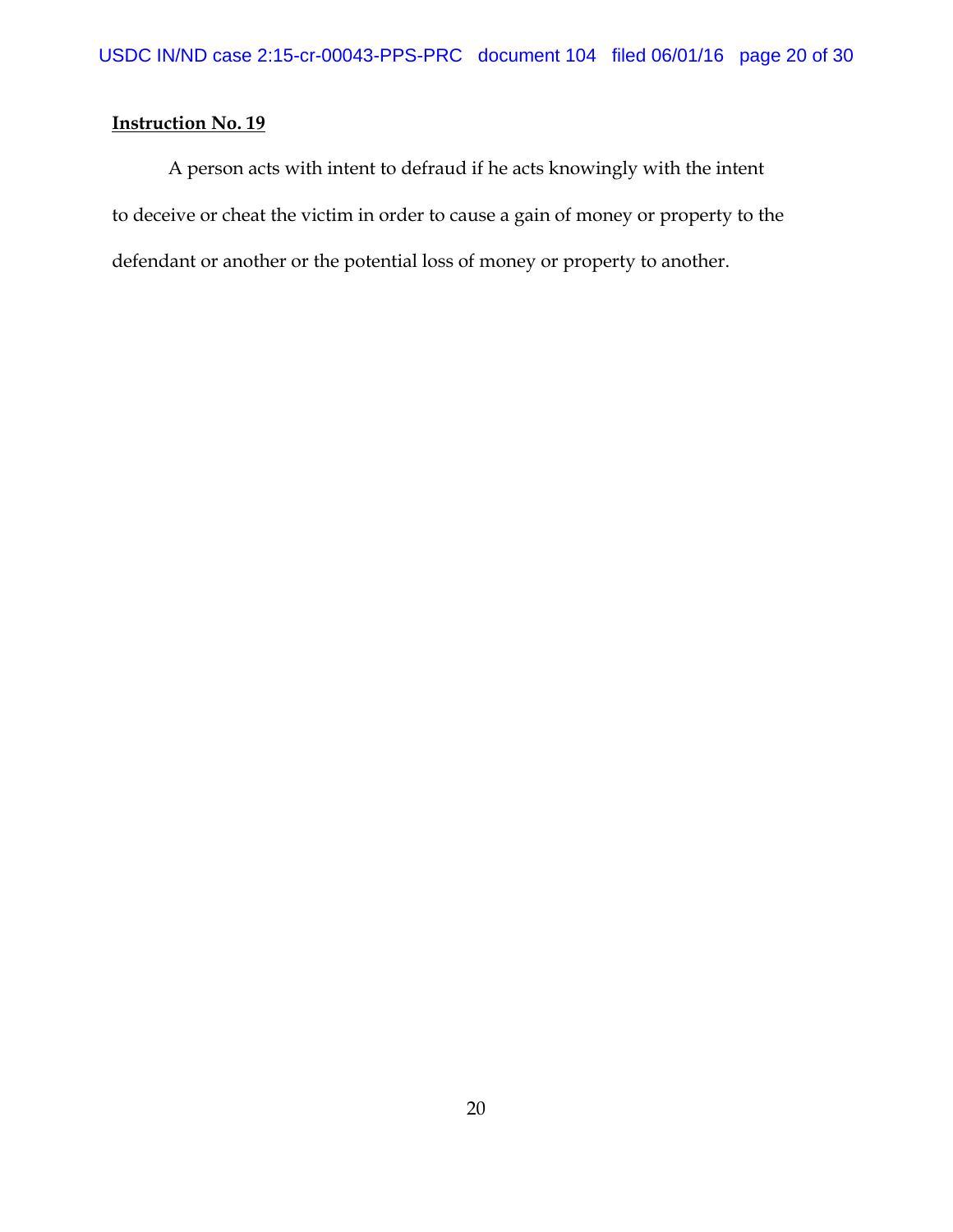"Access device" includes a credit card, debit card, or a personal identification number such as that used to obtain cash at an ATM. It also means a card that can be used, alone or in conjunction with another access device, to obtain money, goods, services, or any other thing of value.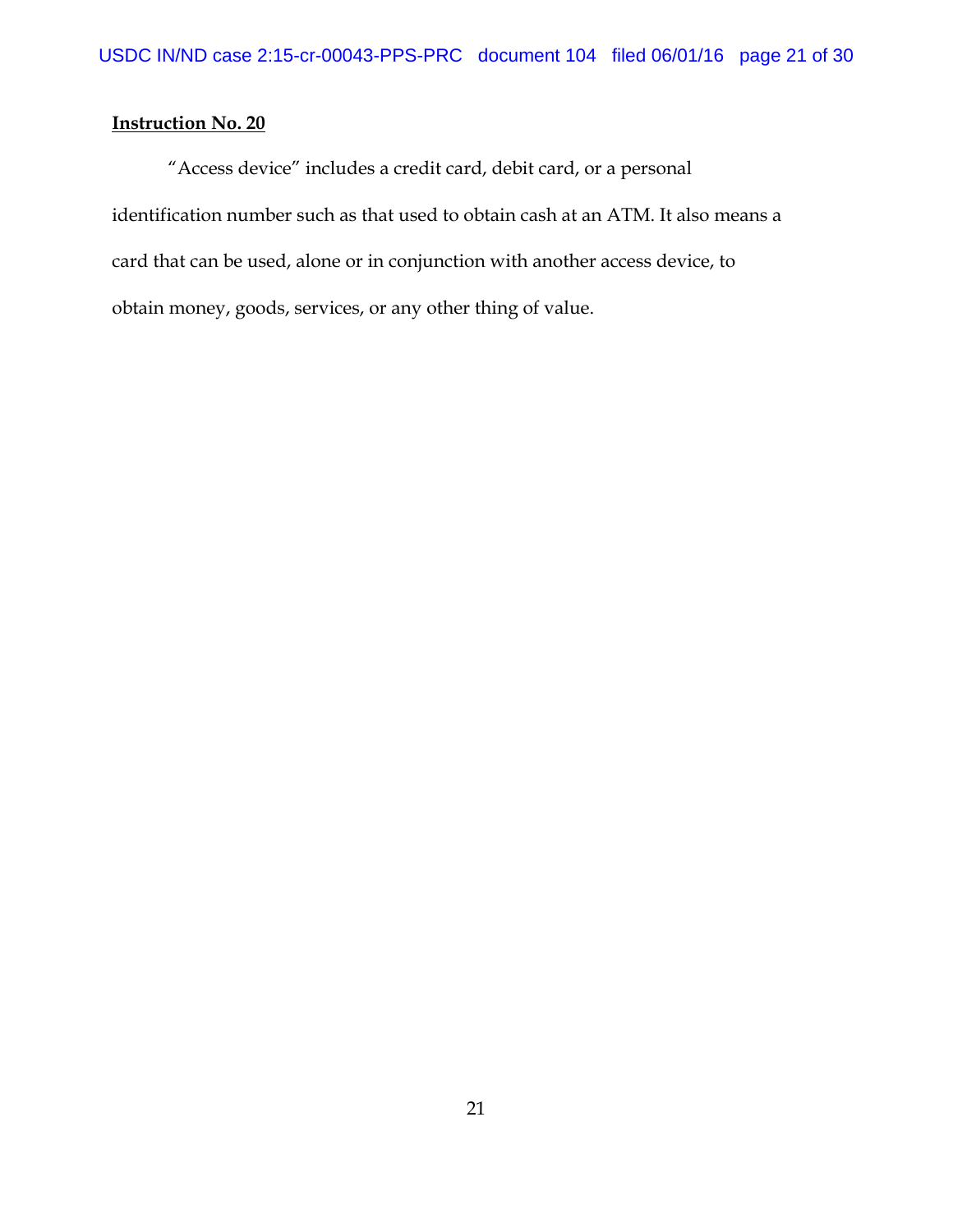"Counterfeit access device" means any access device that is counterfeit or altered. The term also includes an identifiable component of an access device or a counterfeit access device.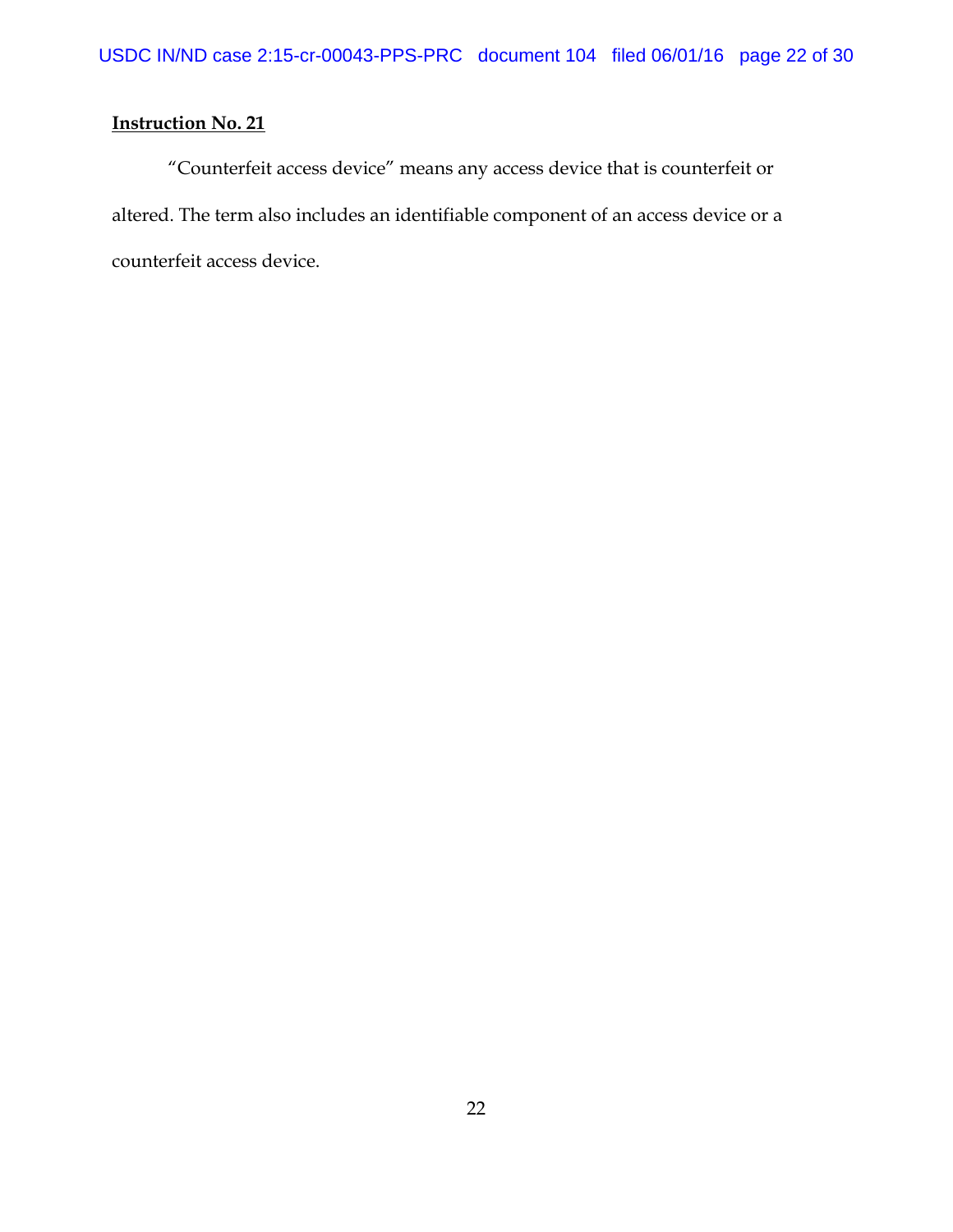"Unauthorized access device" means any access device that is obtained with intent to defraud.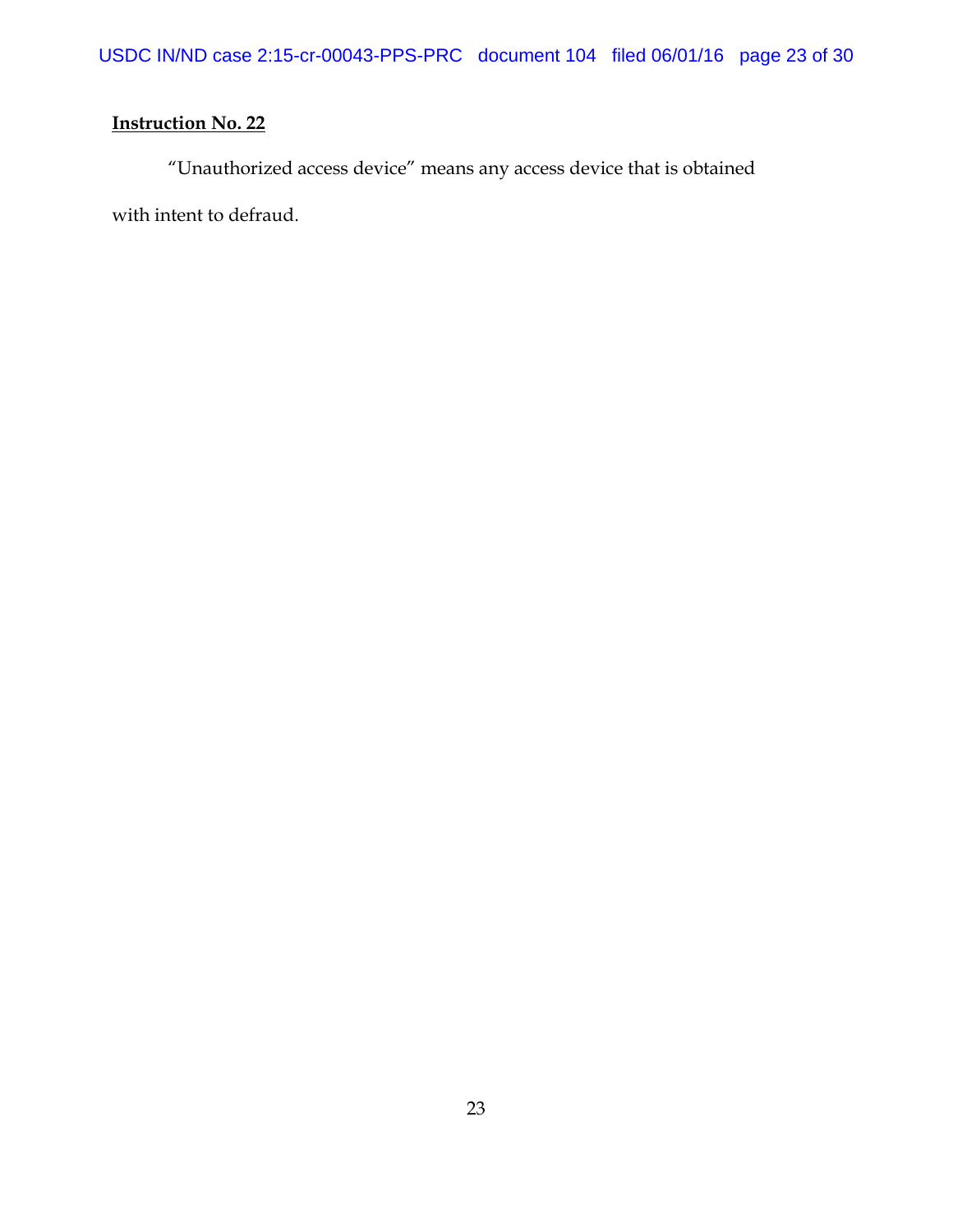"Interstate commerce" involves business, trade, travel, transportation, or communication between any place in a state and any place outside that state. A defendant's conduct affects commerce if the natural consequences of the defendant's actions had some effect on commerce, however minimal.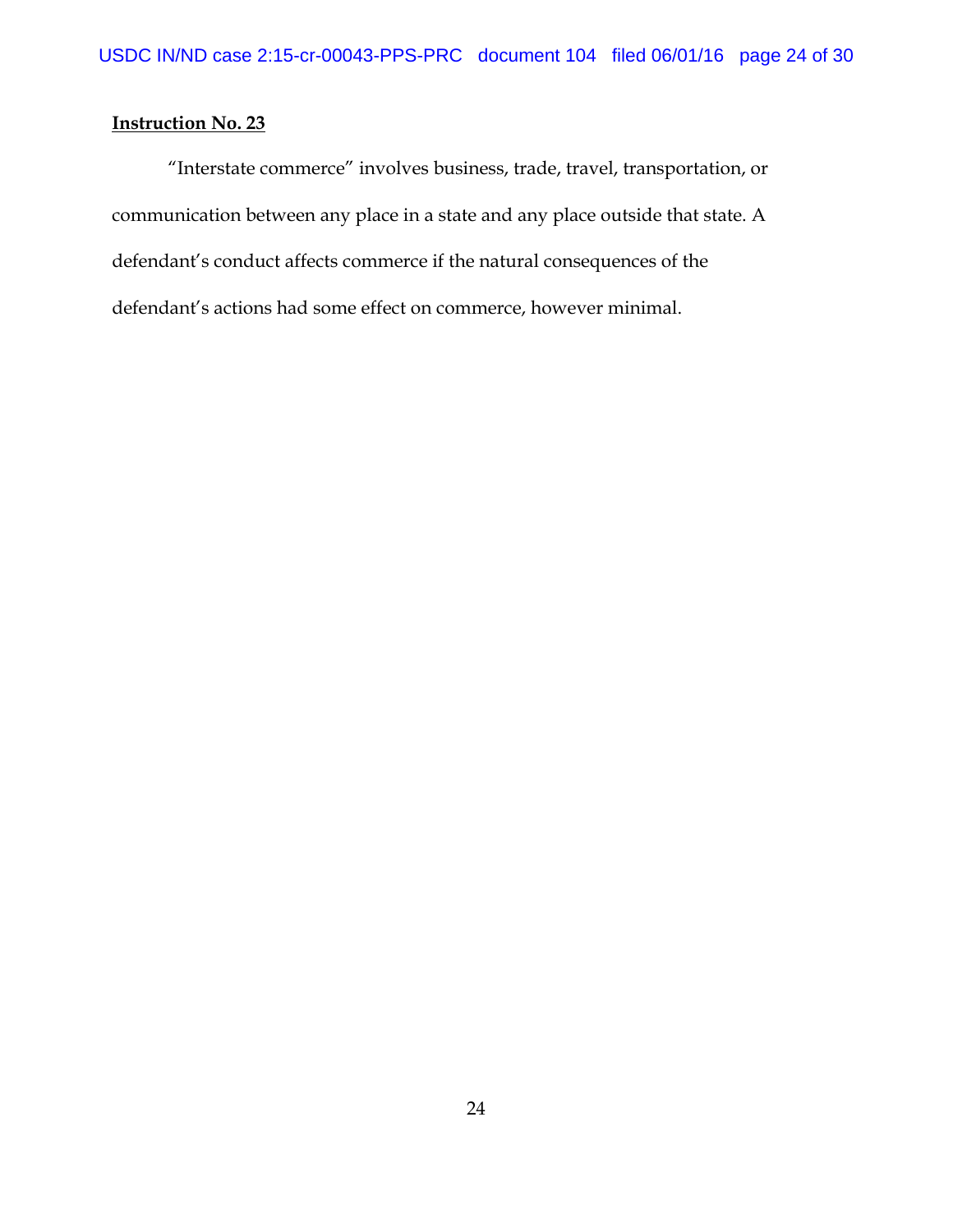A person acts knowingly if he realizes what he is doing and is aware of the nature of his conduct, and does not act through ignorance, mistake, or accident. In deciding whether Mr. Fadiga acted knowingly, you may consider all of the evidence, including what Mr. Fadiga did or said.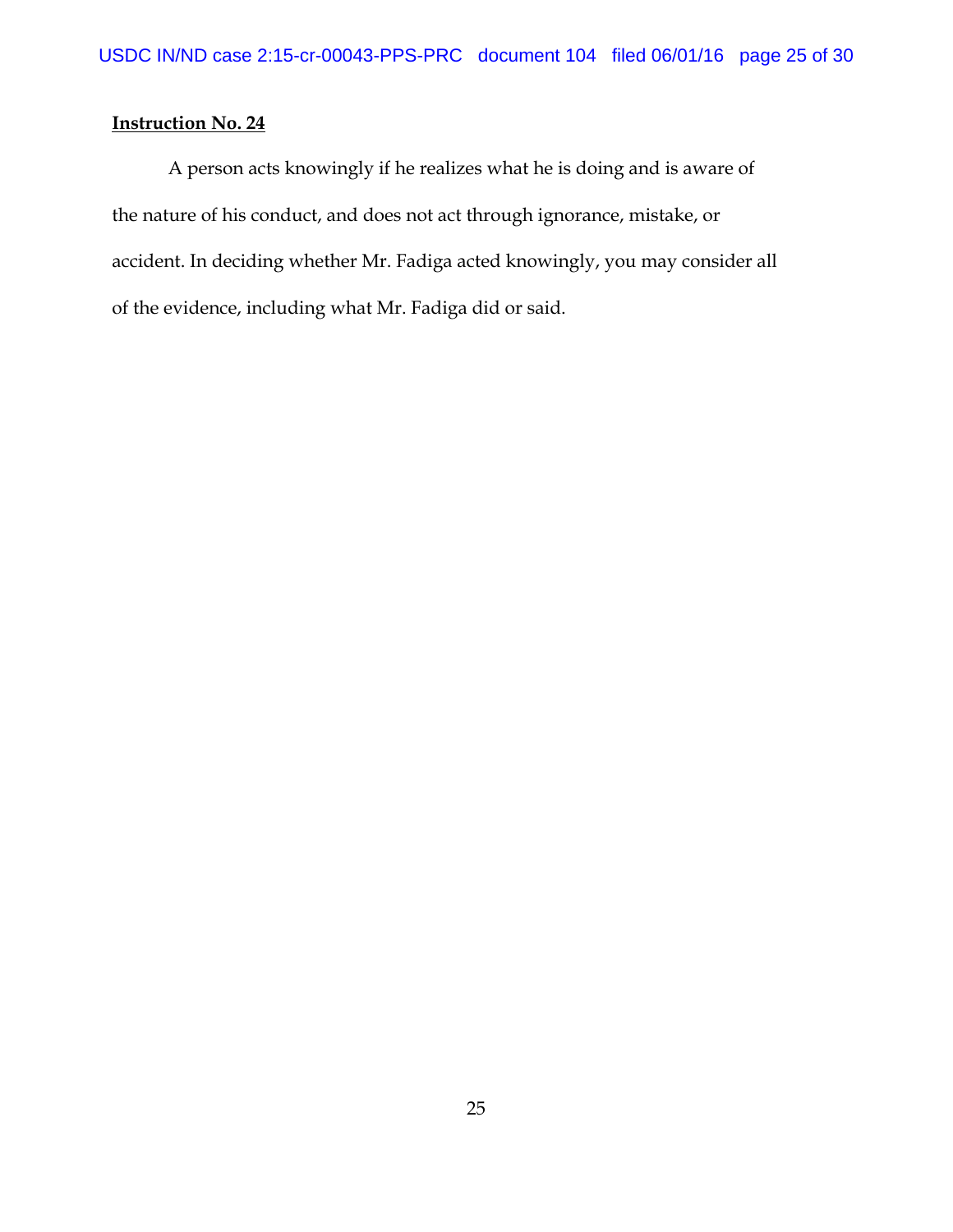A person possesses an object if he has the ability and intention to exercise direction or control over the object, either directly or through others.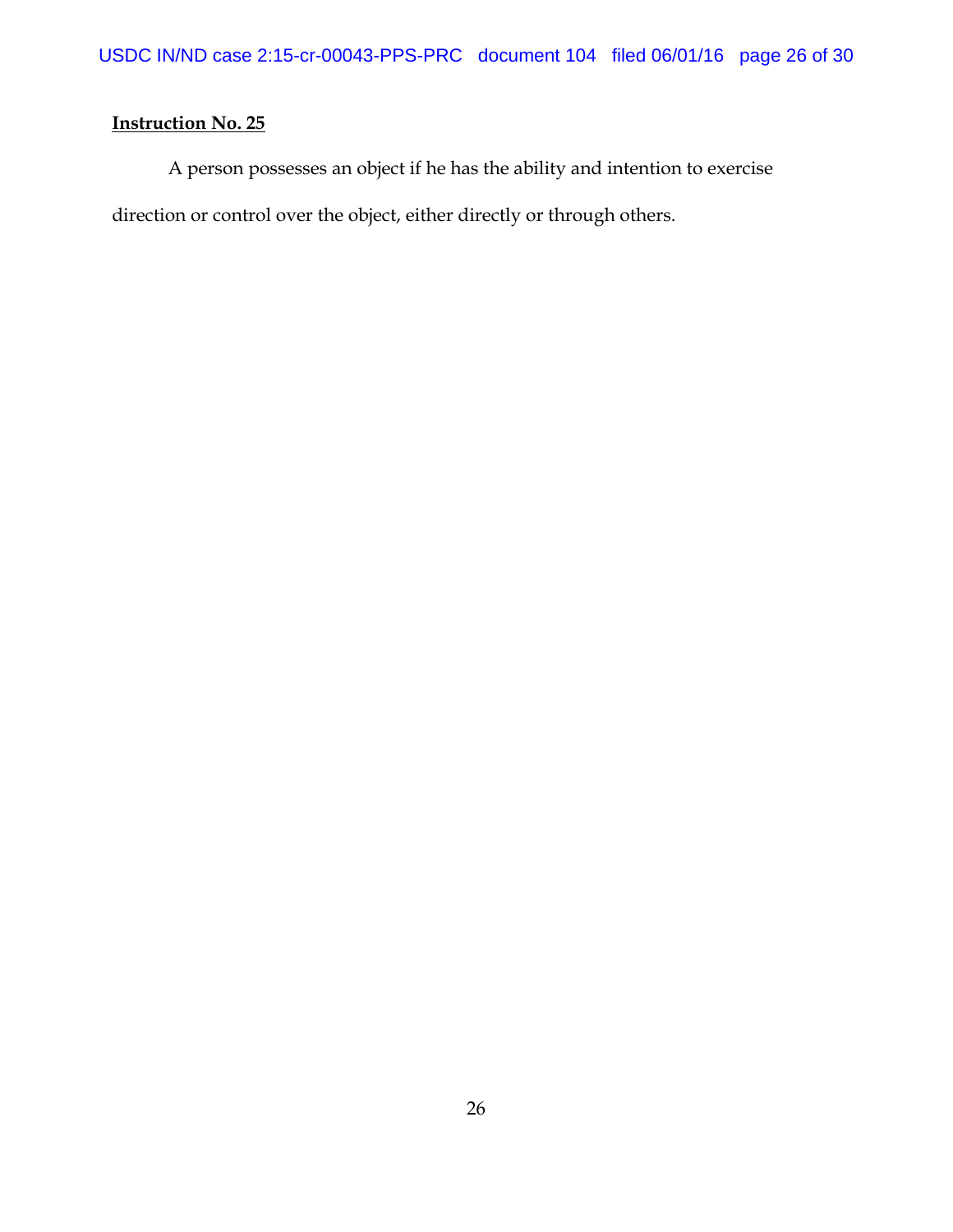Once you are all in the jury room, the first thing you should do is choose a foreperson. The foreperson should see to it that your discussions are carried on in an organized way and that everyone has a fair chance to be heard. You may discuss the case only when all jurors are present.

Once you start deliberating, do not communicate about the case or your deliberations with anyone except other members of your jury. You may not communicate with others about the case or your deliberations by any means. This includes oral or written communication, as well as any electronic method of communication, such as cell phone, smart phone, iPhone, computer, text messaging, instant messaging, the internet, or services like Facebook, Twitter, or any other method of communication.

If you need to communicate with me while you are deliberating, send a note through the court security officer. The note should be signed by the Foreperson, or by one or more members of the jury. To have a complete record of this trial, it is important that you do not communicate with me except by a written note. I may have to talk to the lawyers about your message, so it may take me some time to get back to you. You may continue your deliberations while you wait for my answer. Please be advised that transcripts of trial testimony are not available to you. You must rely on your collective memory of the testimony.

27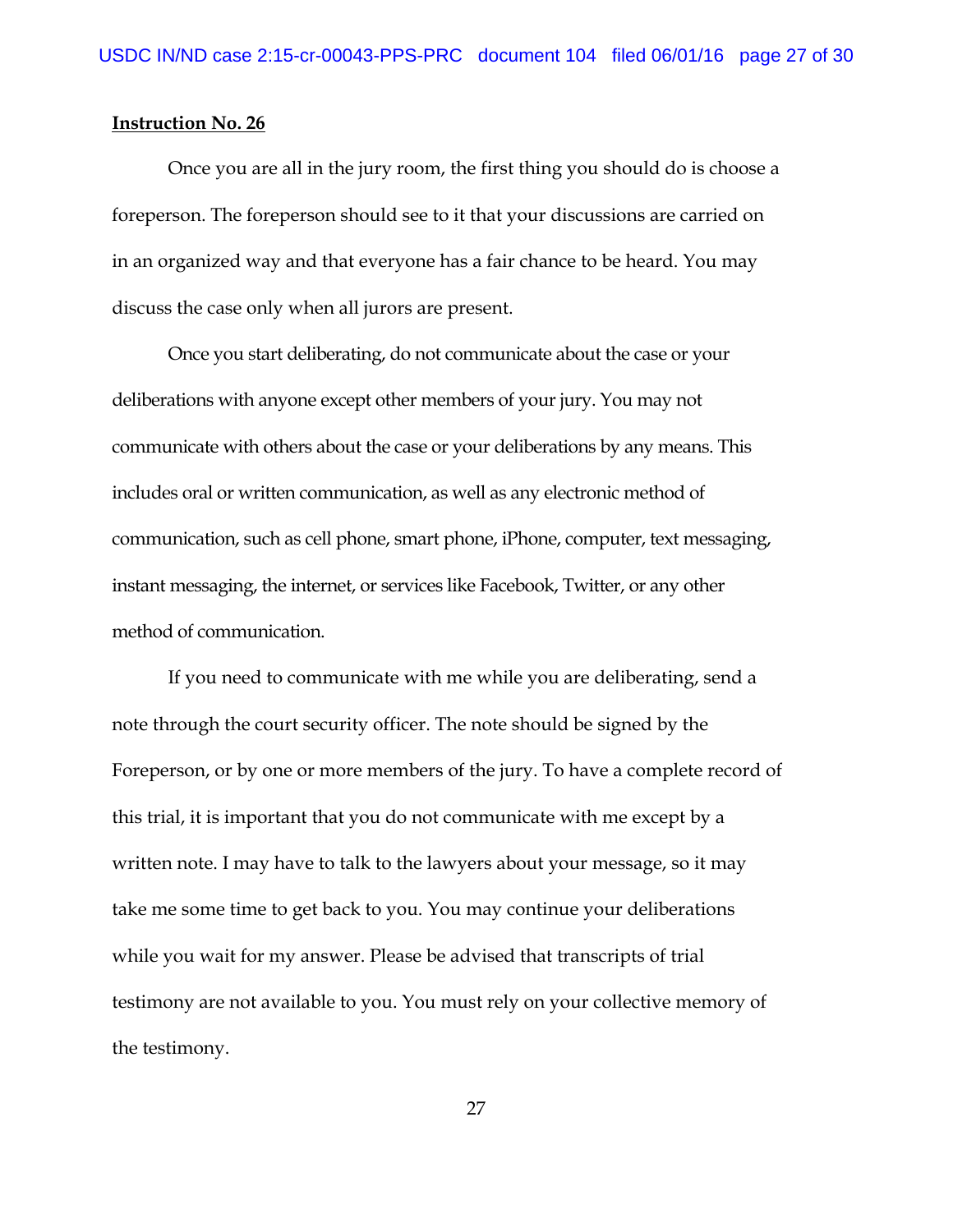If you send me a message, do not include the breakdown of any votes you may have conducted. In other words, do not tell me that you are split 6–6, or 8–4, or whatever your vote happens to be.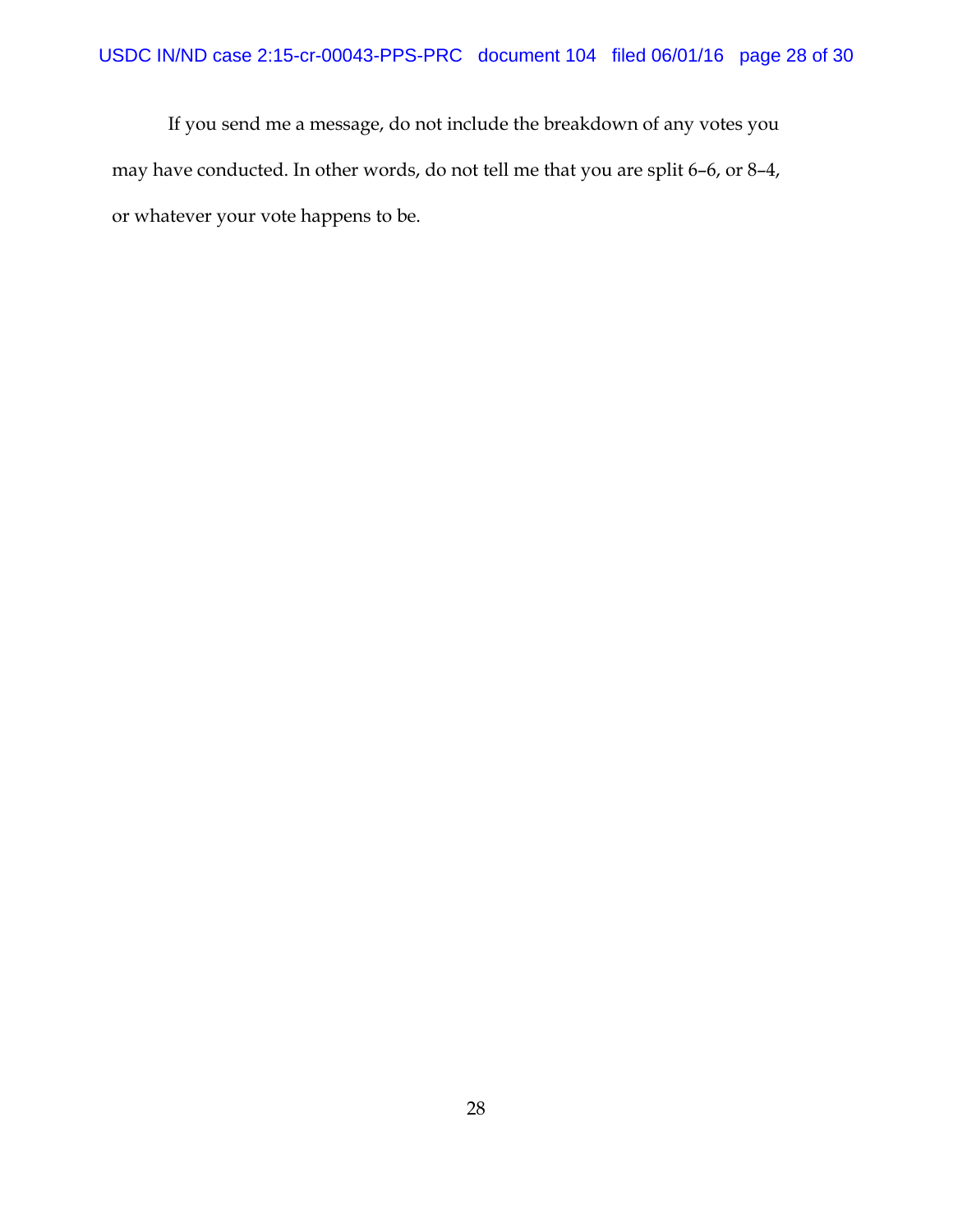A verdict form has been prepared for you. You will take this form with you to the jury room.

When you have reached unanimous agreement, your foreperson will fill in, date, and sign the verdict form. Each of you will sign it.

Advise the court security officer once you have reached a verdict. When you come back to the courtroom, I will read the verdict aloud.